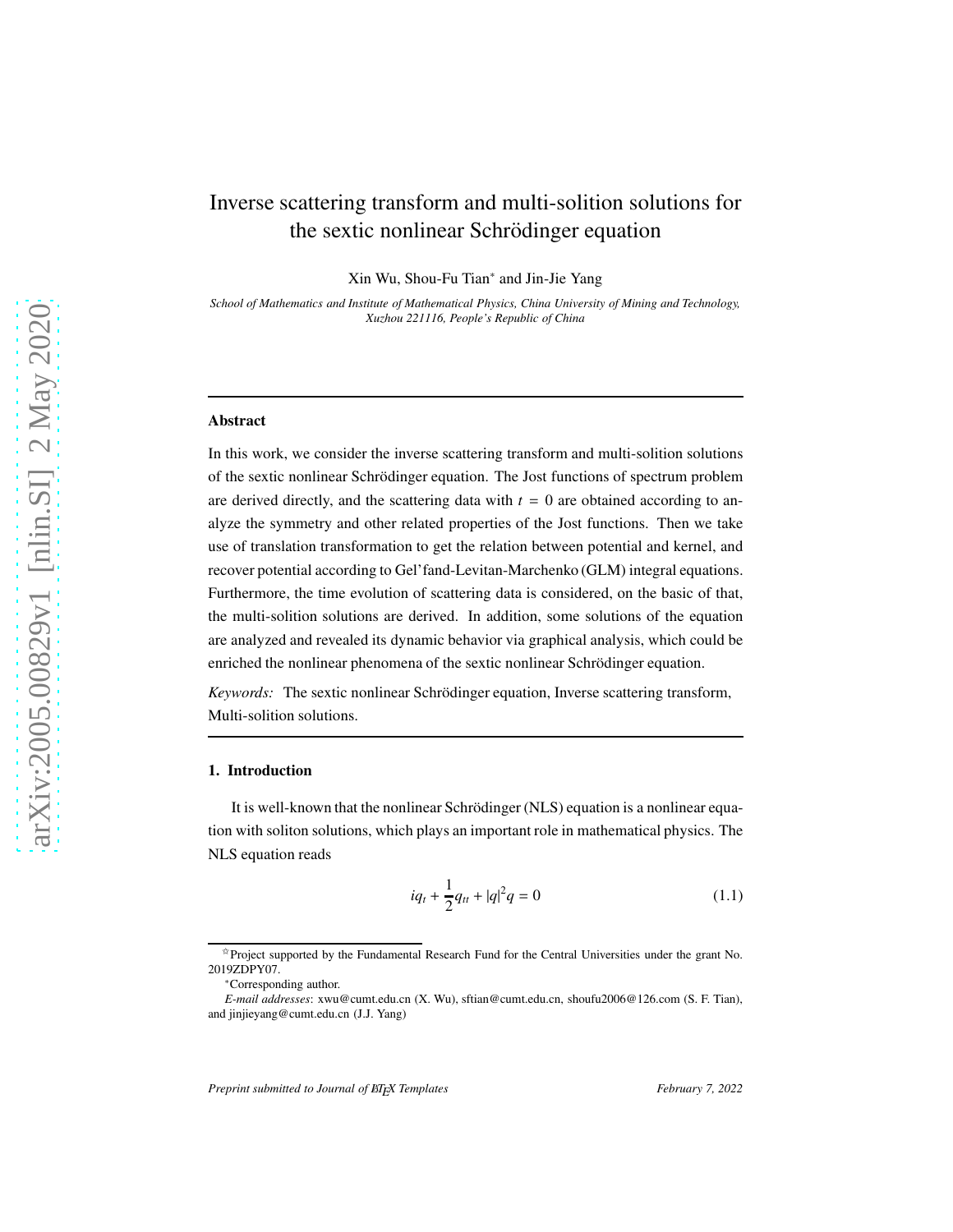in dimensionless form. The NLS equation has been investigated more and more deeply since Zakharov and Shabat [\[1](#page-22-0)] have done important research on it. In addition to quantum mechanics, the NLS equation can also be used to describe all kinds of nonlinear waves in physics, such as the propagation of laser beam in the medium with refractive index and amplitude related, the free water wave of ideal fluid, plasma wave, etc.

However, the only basic model is not enough to study the new phenomena with the deepening of people's research on equations, especially when the wave amplitude increases. For example, in optics, one should introduce the high-order effects when considering pulses of shorter duration propagating along a fiber [\[2\]](#page-22-1)-[\[4\]](#page-23-0). Then a new form of NLS system is proposed which is the sextic nonlinear Schrödinger equation [\[5](#page-23-1)]

<span id="page-1-0"></span>
$$
iq_{t} + \frac{1}{2}(q_{xx} + 2|q|^{2}q) + \delta q_{xxxxxx} + \delta \left[60q^{*}|q_{x}|^{2} + 50(q^{*})^{2}q_{xx} + 2q_{xxxx}^{*}\right]q^{2} + \delta q \left[12q^{*}q_{xxxx} + 8q_{x}q_{xxx}^{*} + 22|q_{xx}|^{2}\right] + \delta q \left[18q_{xxx}q_{x}^{*} + 70(q^{*})^{2}q_{x}^{2}\right] + 20\delta(q_{x})^{2}q_{xx}^{*} + 10\delta q_{x}\left[5q_{xx}q_{x}^{*} + 3q^{*}q_{xxx}\right] + 20\delta q^{*}q_{xx}^{*} + 10\delta q^{3}\left[(q_{x}^{*})^{2} + 2q^{*}q_{xx}^{*}\right] + 20\delta q|q|^{6} = 0,
$$
\n(1.2)

where  $q(x, t)$  represents the complex envelops of the waves, x and t denote propagation distance and scaled time, the symbol '\*' denotes the complex conjugation, and the real parameter  $\delta$  denotes the coefficient of the sextic-order dispersion  $q_{xxxxxx}$ . When  $\delta = 0$ , [\(1.2\)](#page-1-0) will be reduced to the one-dimensional NLS equation. Some work of the sixticorder NLS equation have been investigated, such as breather solutions with imaginary eigenvalues and the interactions between two solitons of the sextic NLS equations [\(1.2\)](#page-1-0) have been obtained in [\[6](#page-23-2)].

It is generally known that the inverse scattering transform is a important and powerful analytical tool to solve integrable systems, which plays an indispensable role in the field of nonlinear sciences. The inverse scattering transform method was used to solve the Korteweg-de Vries (KdV) equation for the first time by Garderner, Greene, Kruskal and Miurra (GGKM) in 1967 [\[7](#page-23-3)], and optimized by Lax raised according to GGKM and form systematic inverse scatting transform method in 1968 [\[8\]](#page-23-4). The work of Zakharov and Shabat on the nonlinear Schrödinger equation in 1972 [\[1\]](#page-22-0) pushed the inverse scattering theory to a more general study. Since then, the inverse scattering method has been developed and extended to many excellent study and results [\[9\]](#page-23-5)-[\[36\]](#page-25-0). However, according to what we know, the inverse scatting transform of the sextic nonlinear Schrödinger equation  $(1.2)$  has not been studied. Therefore, the main purpose of this work is to find its inverse scatting transform, more abundant soliton solutions, and reveal the propagation behavior of the solutions.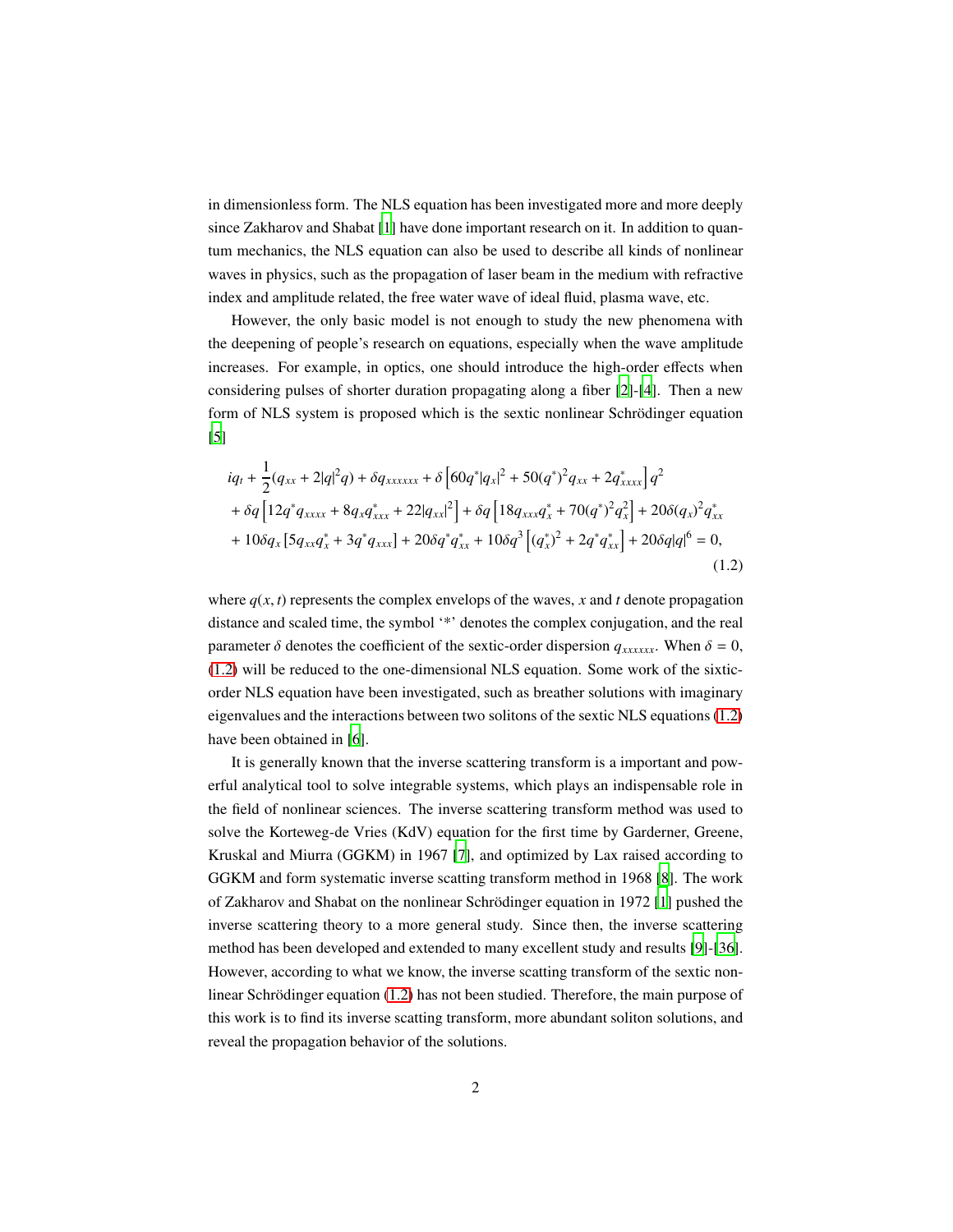The structure of this work is given as follows. In section 2, we derive the relevant Jost functions by analyzing the spectrum problem of the equation in detail. On the basis of the Jost functions, we get the scattering data when time is ignored temporarily. In section 3, GLM integral equations are established based on the integral kernel and the related definitions. The relationship among some scattering data considering time evolution are also derived. Furthermore, we obtain the multi-soliton solutions according to the above results. In section 4, one- and two- soliton solution are given, and their dynamic behaviors are analyzed in the form of figures. Finally, some conclusions and discussions are presented synoptically in the final section.

#### 2. Direct scattering transform

In this section, the direct scattering transform of  $(1.2)$  will be studied and the scattering data can be obtained fanally. The Lax pair of the sextic nonlinear Schrödinger equation reads

$$
\psi_x = U\psi, \tag{2.1a}
$$

$$
\psi_t = V\psi,\tag{2.1b}
$$

here *U* and *V* can be expressed in the form of

$$
U = i\left(\begin{array}{cc} \lambda & q^* \\ q & -\lambda \end{array}\right), V = \sum_{c=0}^{6} i\lambda^c \left(\begin{array}{cc} A_c & B_c^* \\ B_c & -A_c \end{array}\right),
$$

with

$$
A_0 = -\frac{1}{2}|q|^2 - 10\delta|q|^6 - 5\delta \left[q_x^2(q^*)^2\right] - 10\delta|q|^2 \left(q_{xx}q^* + q_{xx}^*q\right) - \delta|q_{xx}|^2
$$
  
+  $\delta \left(q_x q_{xxx}^* - q^* q_{xxxx} - q q_{xxx}^*\right),$   

$$
A_1 = 12i\delta|q|^2 \left(q_x q^* - q_x^*q\right) + 2i\delta \left(q_x q_{xx}^* - q_x^* q_{xx} + q^* q_{xxx} - q_{xxx}^*q\right),
$$
  

$$
A_2 = 1 + 12\delta|q|^4 - 4\delta|q_x|^2 + 4\delta \left(q_{xx}^* q + q_{xx}q^*\right), A_3 = 8i\delta \left(qq_x^* - q^* q_x\right),
$$
  

$$
A_4 = -16\delta|q|^2, A_5 = 0, A_6 = 32\delta,
$$
  

$$
B_0 = \frac{i}{2}q_x + i\delta q_{xxxxx} + 10i\delta \left(qq_x^* q_{xx} + qq_{xx}^* q_x + |q|^2 q_{xxx} + 3|q|^4 q_x + q_x|q_x|^2 2q^* q_x q_{xx}\right),
$$
  

$$
B_1 = q + 12\delta q^* q_x^2 + 16\delta|q|^2 q_{xx} + 4\delta q^2 q_{xx}^* + 2\delta q_{xxxx} + 12\delta|q|^4 q + 8\delta q|q_x|^2,
$$
  

$$
B_2 = -24i\delta|q|^2 q_x - 4i\delta q_{xxx}, B_3 = -16\delta|q|^2 q - 8\delta q_{xx},
$$
  

$$
B_4 = 16i\delta q_x, B_5 = 32\delta q, B_6 = 0,
$$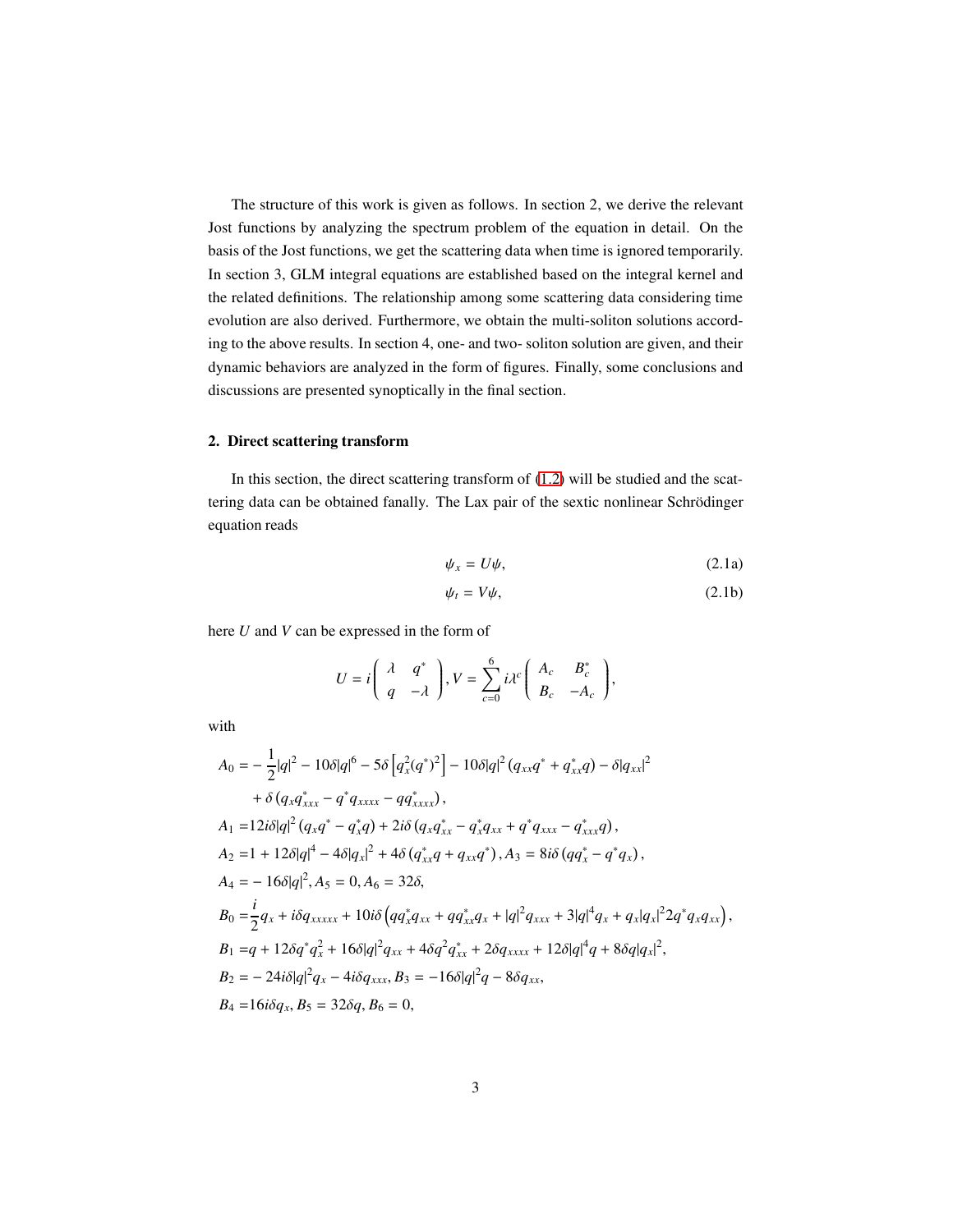where  $\psi = (\psi_1(x, t), \psi_2(x, t))^T$ , and  $\lambda$  is a spectral parameter. Eq. [\(1.2\)](#page-1-0) satisfies zero curvature equation  $U_t - V_x + [U, V] = 0$ , which is the compatibility condition of the Lax pair (2.1).

According to the first expression of Lax pair, we can obtain the spectral problem as the following form

<span id="page-3-1"></span>
$$
\begin{cases} \psi_{1,x}(x,\lambda) = i\lambda \psi_1(x,\lambda) + q^* \psi_2(x,\lambda), \\ \psi_{2,x}(x,\lambda) = -i\lambda \psi_2(x,\lambda) + q\psi_1(x,\lambda). \end{cases}
$$
\n(2.2)

Due to  $q(x)$  belongs to Schwarz space,  $q(x)$  and its derivatives with respect to x approaches to zero rapidly when  $|x| \to \infty$ .

### *2.1. Jost functions*

Because *t* is a fixed variable, it is temporarily omitted.

<span id="page-3-0"></span>Theorem 2.1. *The equations (2.2) have Jost functions which have the following integral forms*

$$
\phi_1(x,\lambda) = \int_{-\infty}^x e^{i\lambda(x-y)} q^*(y) \phi_2(y,\lambda) dy,
$$
\n(2.3a)

$$
\phi_2(x,\lambda) = e^{-i\lambda x} + \int_{-\infty}^x e^{-i\lambda(x-y)} q(y)\phi_1(y,\lambda)dy,
$$
\n(2.3b)

$$
\bar{\phi}_1(x,\lambda) = e^{i\lambda x} + \int_{-\infty}^{\infty} e^{i\lambda(x-y)} q^*(y) \bar{\phi}_2(y,\lambda) dy,
$$
 (2.3c)

$$
\bar{\phi}_2(x,\lambda) = \int_{-\infty}^x e^{-i\lambda(x-y)} q^{(y)} \bar{\phi}_1(y,\lambda) dy,
$$
\n(2.3d)

*and*

$$
\psi_1(x,\lambda) = e^{i\lambda x} - \int_x^{\infty} e^{i\lambda(x-y)} q^*(y) \psi_2(y,\lambda) dy,
$$
\n(2.4a)

$$
\psi_2(x,\lambda) = -\int_x^{\infty} e^{-i\lambda(x-y)} q(y)\psi_1(y,\lambda)dy,
$$
\n(2.4b)

$$
\bar{\psi}_1(x,\lambda) = -\int_x^{\infty} e^{i\lambda(x-y)} q^*(y) \bar{\psi}_2(y,\lambda) dy,
$$
\n(2.4c)

$$
\bar{\psi}_2(x,\lambda) = e^{-i\lambda x} - \int_x^{\infty} e^{-i\lambda(x-y)} q(y) \bar{\psi}_1(y,\lambda) dy.
$$
 (2.4d)

Proof. Here we only prove [\(2.4a\)](#page-3-0) and [\(2.4b\)](#page-3-0), others can be similarly proved.

## First, we prove the existence of the Jost functions.

To begin with, we make a change as follows

$$
f(x,\lambda) = e^{-i\lambda x} \psi(x,\lambda),\tag{2.5}
$$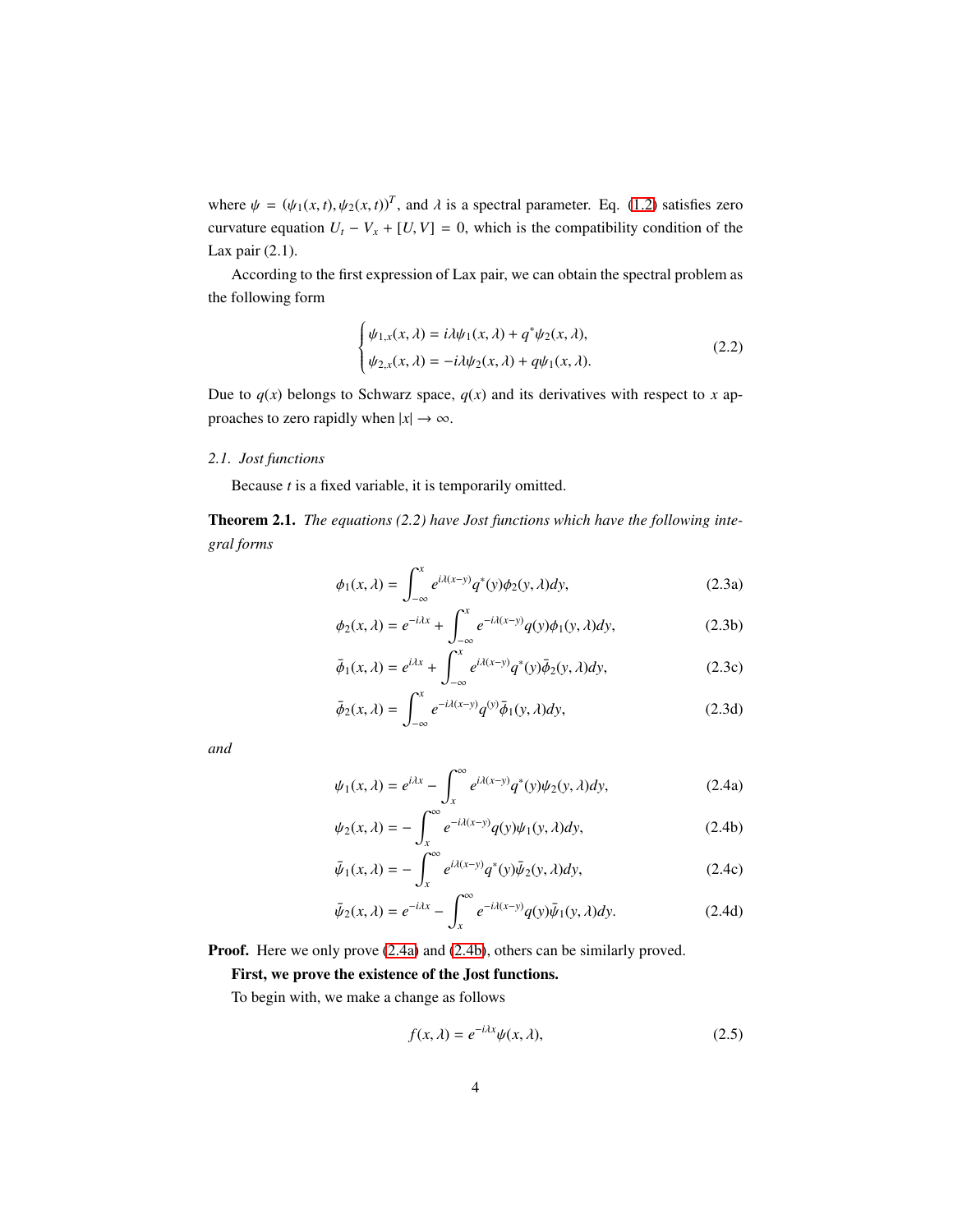then [\(2.4a\)](#page-3-0) and [\(2.4b\)](#page-3-0) can be changed into

$$
f_1(x,\lambda) = 1 - \int_x^{\infty} q^*(y) f_2(y,\lambda) dy,
$$
 (2.6)

<span id="page-4-0"></span>
$$
f_2(x,\lambda) = -\int_x^{\infty} e^{-2i\lambda(x-y)} q(y) f_1(y,\lambda) dy.
$$
 (2.7)

Eliminating the function  $f_2$  from  $f_1$ , we can get

$$
f_1(x,\lambda) = 1 + \int_x^{\infty} q^*(y) \left( \int_y^{\infty} e^{-2i\lambda(y-z)} q(z) f_1(z,\lambda) dz \right) dy.
$$
 (2.8)

Using successive approximation method yields

$$
f_1^{(0)}(x,\lambda) = 1,\tag{2.9}
$$

$$
f_1^{(j)}(x,\lambda) = \int_x^{\infty} q^*(y) \left( \int_y^{\infty} e^{-2i\lambda(y-z)} q(z) f_1^{(j-1)}(z,\lambda) dz \right) dy, \quad j = 1, 2, .... \quad (2.10)
$$

Introducing

$$
Q(x) = \int_x^{\infty} |q(y)| dy, \quad Q^*(x) = \int_x^{\infty} |q^*(y)| dy = Q(x),
$$

when  $Im \lambda \geq 0$ , we have

$$
|e^{-2i\lambda(y-z)}| = |e^{2(y-z)Im\lambda - 2i(y-z)Re\lambda}| = e^{2(y-z)Im\lambda} \le 1.
$$
 (2.11)

Based on the above conclusions, when  $j = 1$  we have

$$
|f_1^{(1)}(x,\lambda)| = \left| \int_x^{\infty} q^*(y) \left( \int_y^{\infty} e^{-2i\lambda(y-z)} q(z) dz \right) dy \right|
$$
  
\n
$$
\leq \int_x^{\infty} |q^*(y)| \left( \int_y^{\infty} |e^{-2i\lambda(y-z)}| |q(z)| dz \right) dy
$$
  
\n
$$
\leq \int_x^{\infty} |q^*(y)| \left( \int_y^{\infty} |q(z)| dz \right) dy
$$
  
\n
$$
\leq \int_x^{\infty} |q^*(y)| dy \int_x^{\infty} |q(z)| dz
$$
  
\n
$$
= Q(x)Q^*(x).
$$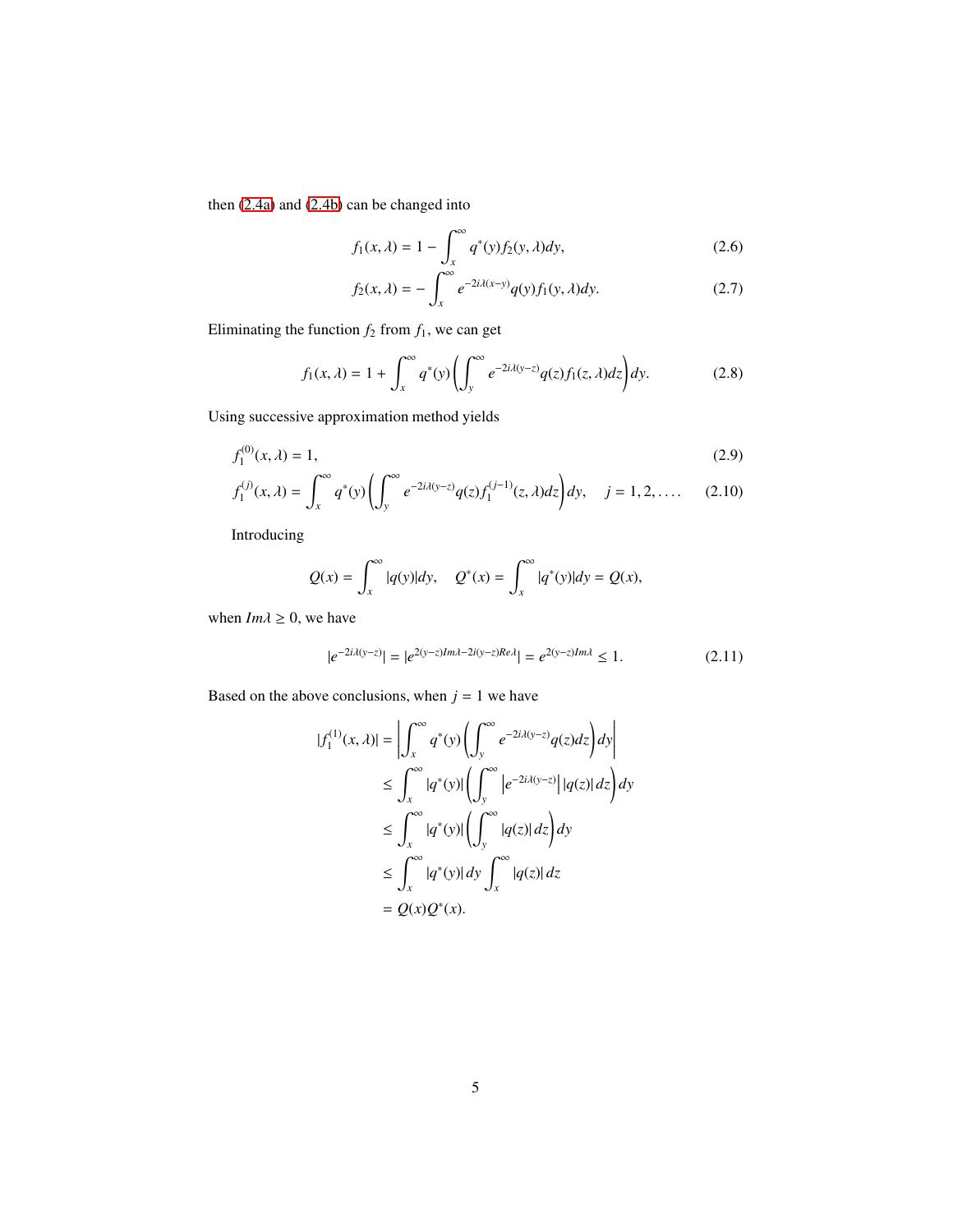On the same way, we can see when  $j = 2$ 

$$
|f_1^{(2)}(x,\lambda)| = \left| \int_x^{\infty} q^*(y) \left( \int_y^{\infty} e^{-2i\lambda(y-z)} q(z) f_1^{(1)}(z,\lambda) dz \right) dy \right|
$$
  
\n
$$
\leq \int_x^{\infty} |q^*(y)| \left( \int_y^{\infty} |q(z)| \left( \int_z^{\infty} |q^*(s)| ds \int_z^{\infty} |q(s)| ds \right) dz \right) dy
$$
  
\n
$$
\leq \int_x^{\infty} |q^*(y)| \int_y^{\infty} |q^*(s)| ds \left( \int_y^{\infty} |q(z)| \left( \int_z^{\infty} |q(s)| ds \right) dz \right) dy
$$
  
\n
$$
= \int_x^{\infty} |q^*(y)| \int_y^{\infty} |q^*(s)| ds \left( \int_y^{\infty} -\frac{1}{2} \frac{d}{dz} \left( \int_z^{\infty} |q(s)| ds \right)^2 dz \right) dy
$$
  
\n
$$
= \frac{1}{2} \int_x^{\infty} |q^*(y)| \int_y^{\infty} |q^*(s)| ds \left( \int_y^{\infty} |q(s)| ds \right)^2 dy
$$
  
\n
$$
\leq \frac{1}{2} \left( \int_x^{\infty} |q(s)| ds \right)^2 \int_x^{\infty} |q^*(y)| \int_y^{\infty} |q^*(s)| ds dy
$$
  
\n
$$
= \frac{1}{2} \left( \int_x^{\infty} |q(s)| ds \right)^2 \frac{1}{2} \left( \int_x^{\infty} |q^*(s)| ds \right)^2
$$
  
\n
$$
= \frac{1}{2!^2} (Q(x) Q^*(x))^2.
$$

Then we suppose the conclusion still holds when *j* − 1, i.e.,

$$
|f_1^{(j-1)}(x,\lambda)| = \frac{1}{(j-1)!^2} (Q(x)Q^*(x))^{j-1},
$$

therefore

$$
|f_1^{(j)}(x,\lambda)| = \left| \int_x^{\infty} q^*(y) \left( \int_y^{\infty} e^{-2i\lambda(y-z)} q(z) f_1^{(j-1)}(z,\lambda) dz \right) dy \right|
$$
  
\n
$$
\leq \int_x^{\infty} |q^*(y)| \left( \int_y^{\infty} |q(z)| \frac{1}{(j-1)!^2} (Q(z) Q^*(z))^{j-1} dz \right) dy
$$
  
\n
$$
\leq \int_x^{\infty} |q^*(y)| \frac{Q^{*,j-1}(y)}{(j-1)!} \left( \int_y^{\infty} |q(z)| \frac{Q^{j-1}(z)}{(j-1)!} dz \right) dy
$$
  
\n
$$
= \int_x^{\infty} |q^*(y)| \frac{Q^{*,j-1}(y)}{(j-1)!} \left( \int_y^{\infty} \frac{d}{dz} \left( -\frac{1}{j!} Q^j(z) \right) dz \right) dy
$$
  
\n
$$
= \frac{1}{j!} \int_x^{\infty} |q^*(y)| \frac{Q^{*,j-1}(y)}{(j-1)!} Q^j(y) dy
$$
  
\n
$$
\leq \frac{1}{j!} Q^j(x) \int_x^{\infty} |q^*(y)| \frac{Q^{*,j-1}(y)}{(j-1)!} dy
$$
  
\n
$$
= \frac{1}{j!} Q^j(x) \frac{1}{j!} Q^{*,j}(x)
$$
  
\n
$$
= \frac{1}{j!} (Q(x) Q^*(x))^j.
$$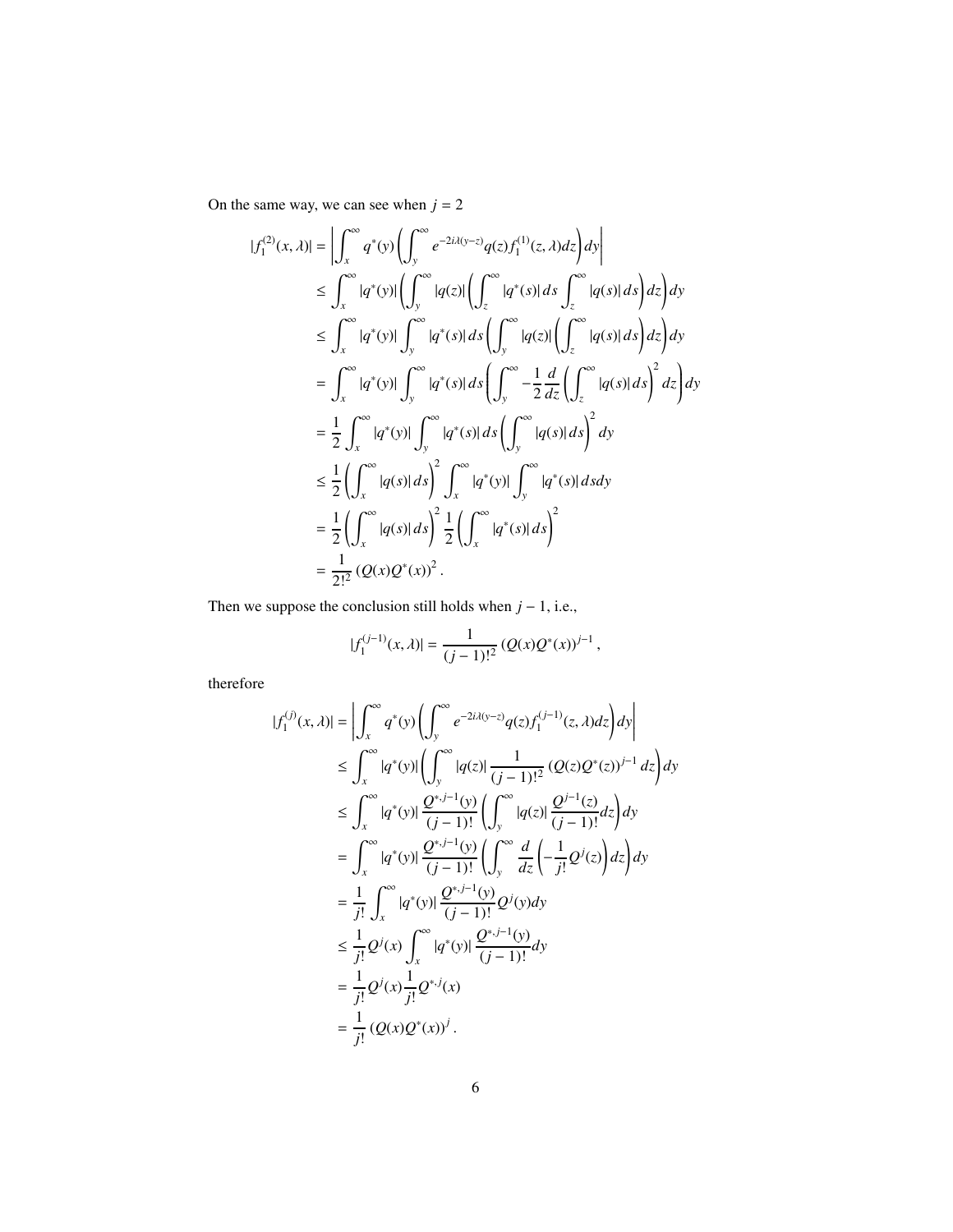So far, we can get by summarizing the above process

<span id="page-6-0"></span>
$$
|f_1^{(j)}(x,\lambda)| \le \frac{1}{j!} \left(Q(x)Q^*(x)\right)^j = \frac{1}{j!} \left(Q(x)\right)^{2j}.
$$
 (2.12)

Noticing

$$
|f_1(x, \lambda)| = |f_1^{(0)}(x, \lambda) + f_1^{(1)}(x, \lambda) + \dots + f_1^{(j)}(x, \lambda) + \dots|
$$
  
\n
$$
\leq |f_1^{(0)}(x, \lambda)| + |f_1^{(1)}(x, \lambda)| + \dots + |f_1^{(j)}(x, \lambda)| + \dots
$$
  
\n
$$
= 1 + Q^2(x) + \frac{1}{2!^2}Q^4(x) + \dots + \frac{1}{j!^2}Q^{2j}(x) + \dots
$$
  
\n
$$
= \sum_{j=0}^{\infty} \frac{1}{j!^2}Q^{2j}(x)
$$
  
\n
$$
= \sum_{j=0}^{\infty} \frac{1}{j!\Gamma(j+0+1)} \left(\frac{2Q(x)}{2}\right)^{2j+0}
$$
  
\n
$$
= Bessel_0(2Q(x)).
$$

According to the properties of Bessel function, it is not difficult to verify that it is convergent, thus we can see  $f_1(x, \lambda)$  absolutely and uniformly convergent.

On the other hand, we have

$$
\sum_{j=0}^{\infty} f_1^{(j)}(x,\lambda) = 1 + \int_x^{\infty} q^*(y) \left( \int_y^{\infty} e^{-2i\lambda(y-z)} q(z) dz \right) dy \n+ \int_x^{\infty} q^*(y) \left( \int_y^{\infty} e^{-2i\lambda(y-z)} q(z) f_1^{(1)}(z,\lambda) dz \right) dy + \cdots \n+ \int_x^{\infty} q^*(y) \left( \int_y^{\infty} e^{-2i\lambda(y-z)} q(z) f_1^{(j-1)}(z,\lambda) dz \right) dy + \cdots \n= 1 + \int_x^{\infty} q^*(y) \left( \int_y^{\infty} e^{-2i\lambda(y-z)} q(z) \left( 1 + f_1^{(1)} + \cdots + f_1^{(j-1)} + \cdots \right) dz \right) dy \n= 1 + \int_x^{\infty} q^*(y) \left( \int_y^{\infty} e^{-2i\lambda(y-z)} q(z) \sum_{j=0}^{\infty} f_1^{(j)}(x,\lambda) dz \right) dy,
$$

that is to say, the function  $f_1(x, \lambda)$  is a solution of [\(2.8\)](#page-4-0). According to [\(2.13\)](#page-7-0), we can calculate  $f_2(x, \lambda)$ , so the existence of Jost functions can be proved.

Second, we prove the uniqueness of the Jost functions.

Similarly to the above way, we only need to prove the uniqueness of  $f_1(x, \lambda)$ .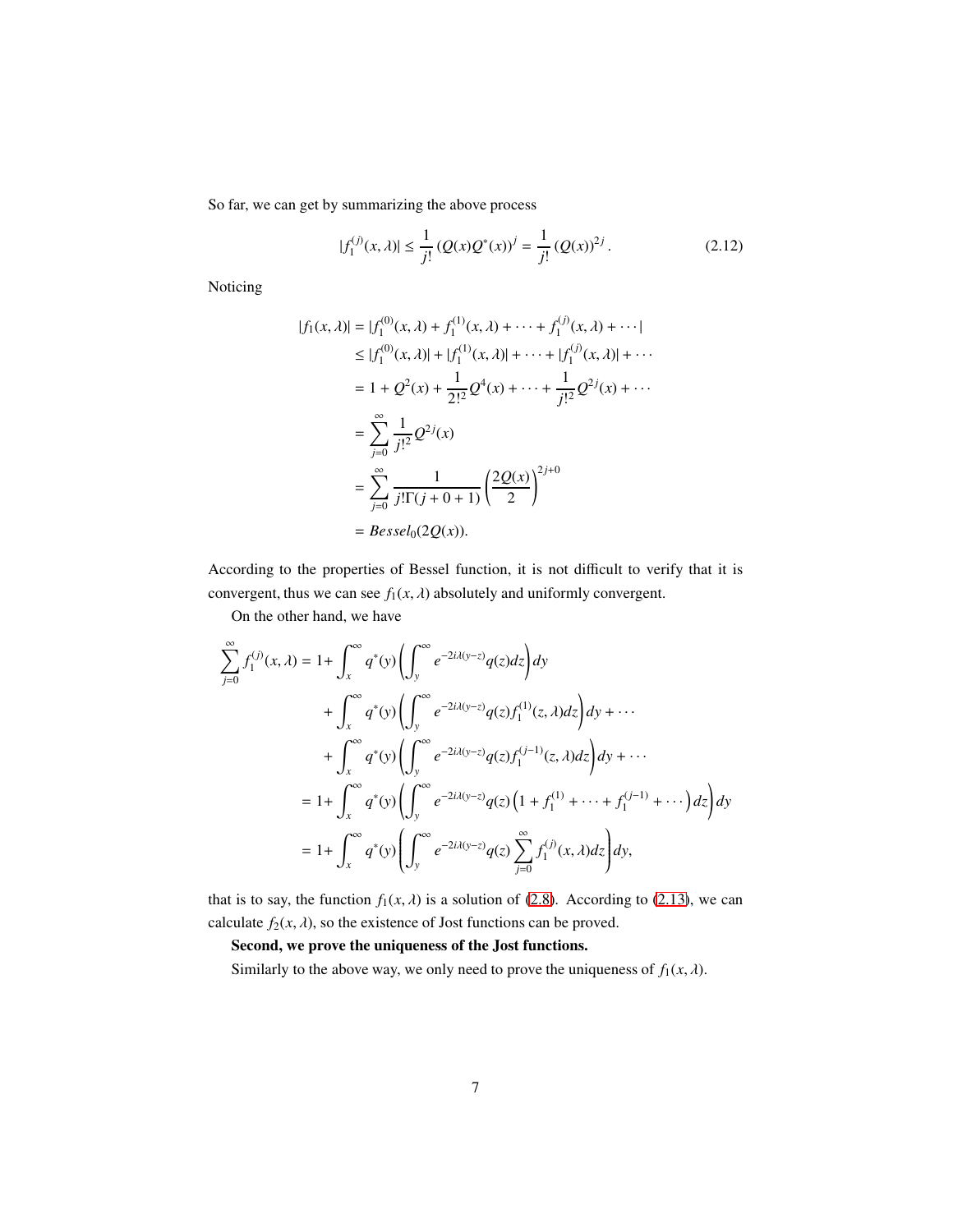Assuming [\(2.8\)](#page-4-0) has another solution  $\bar{f}_1(x, \lambda)$ , we have

$$
\begin{aligned}\n\left|f_1(x,\lambda) - \bar{f}_1(x,\lambda)\right| &= \left| \int_x^\infty q^*(y) \left( \int_y^\infty e^{-2i\lambda(y-z)} q(z) \left( f_1(z,\lambda) - \bar{f}_1(x,\lambda) \right) dz \right) dy \right| \\
&\leq \int_x^\infty |q^*(y)| \left( \int_y^\infty |q(z)| \left| \left( f_1(z,\lambda) - \bar{f}_1(x,\lambda) \right) \right| dz \right) dy \\
&\leq \int_x^\infty |q^*(y)| dy \int_x^\infty |q(z)| \left| \left( f_1(z,\lambda) - \bar{f}_1(x,\lambda) \right) \right| dz \\
&\leq Q(x) \int_x^\infty |q(z)| \left| \left( f_1(z,\lambda) - \bar{f}_1(x,\lambda) \right) \right| dz.\n\end{aligned}
$$

Because of  $Q(x) = \int_x^{\infty} |q^*(y)| dy \le \int_{-\infty}^{\infty} |q^*(y)| dy$  and let  $Q = \int_{-\infty}^{\infty} |q^*(y)| dy$ , then we introduce

$$
F(x, \lambda) = f_1(z, \lambda) - \bar{f}_1(x, \lambda),
$$
  

$$
G(x, \lambda) = Q \int_x^{\infty} |q(z)| |F(z, \lambda)| dz,
$$

thus

<span id="page-7-0"></span>
$$
F(x,\lambda) \le G(x,\lambda). \tag{2.13}
$$

Let's take the derivative of two sides of  $G(x, \lambda)$  about *x*, i.e.,

$$
G_x(x,\lambda) = -Q|q(x)||F(x,\lambda)|,
$$

compared with [\(2.13\)](#page-7-0),

$$
G_x(x,\lambda) \ge -Q|q(x)| |G(x,\lambda)|,
$$

i.e.,

$$
\left(G(x,\lambda)\cdot e^{-Q\int_x^\infty|q(y)|dy}\right)_x\geq 0.
$$

From the above results,  $G(x, \lambda) \cdot e^{-Q \int_x^{\infty} |q(y)| dy}$  is nonnegative and monotonically increasing. We can find  $G(x, \lambda) = 0$  as  $x \to \infty$ , which means

$$
f_1(x,\lambda)=\bar{f}_1(x,\lambda).
$$

So far, the uniqueness of the Jost functions are proved.

Last, we prove the differentiability of the Jost functions.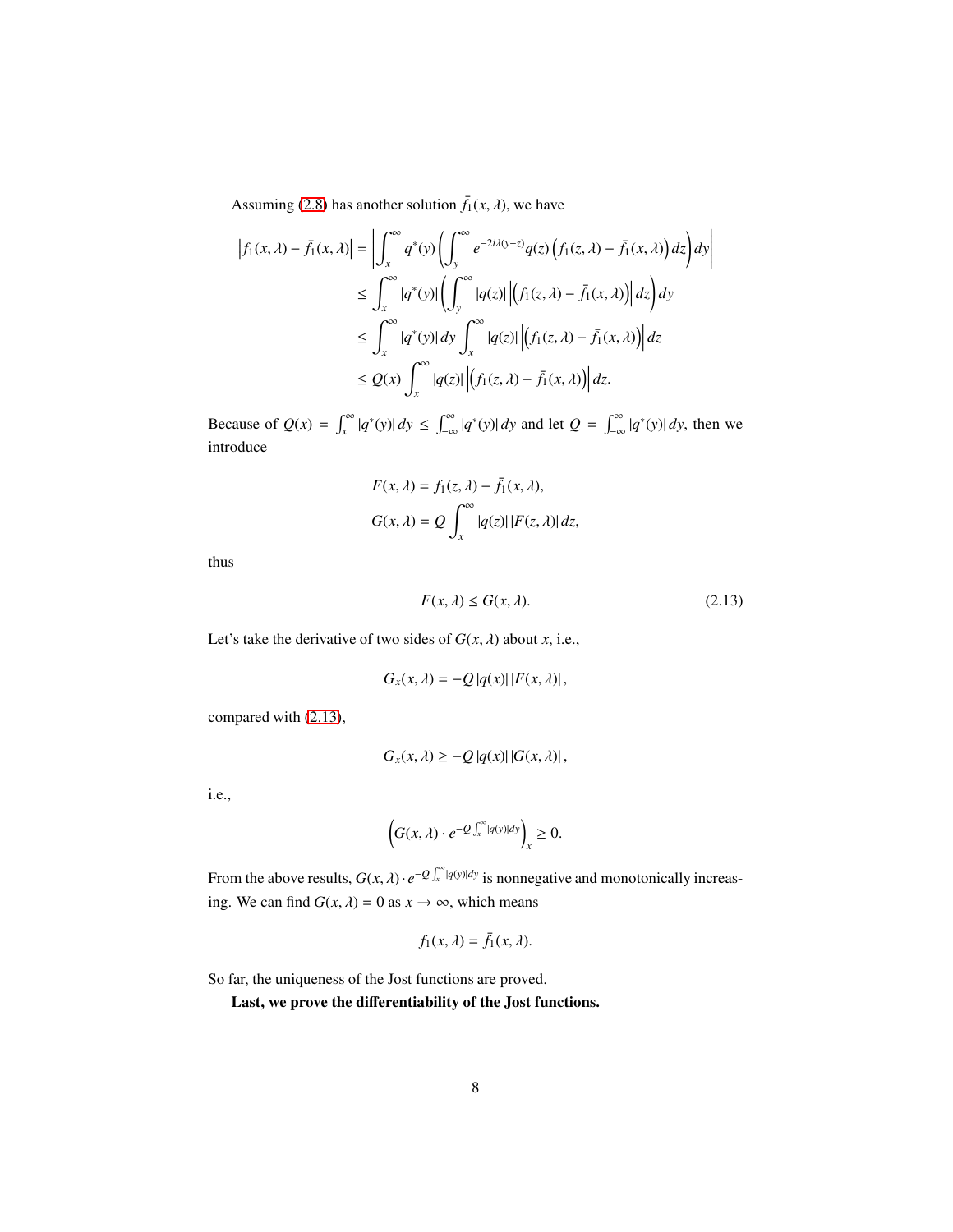According to iterative sequences of  $f_1(x, \lambda)$ , we can get

$$
f_{1,x}^{(0)}(x,\lambda) = 0, \quad f_{1,\lambda}^{(0)}(x,\lambda) = 0,
$$
  
\n
$$
f_{1,x}^{(j)}(x,\lambda) = -q^*(y) \left( \int_y^{\infty} e^{-2i\lambda(y-z)} q(z) f_1^{(j-1)}(z,\lambda) dz \right),
$$
  
\n
$$
f_{1,\lambda}^{(j)}(x,\lambda) = -2i \int_x^{\infty} q^*(y) \left( \int_y^{\infty} e^{-2i\lambda(y-z)} q(z) f_1^{(j-1)}(z,\lambda) dz \right) dy
$$
  
\n
$$
+ \int_x^{\infty} q^*(y) \left( \int_y^{\infty} e^{-2i\lambda(y-z)} q(z) f_{1,\lambda}^{(j-1)}(z,\lambda) dz \right) dy.
$$

By using [\(2.12\)](#page-6-0), it is easy to get

$$
f_{1,x}^{(j)}(x,\lambda) \le \frac{1}{(j-1)!^2} |q(x)| Q^{2j-1}(x),\tag{2.14}
$$

$$
f_{1,\lambda}^{(j)}(x,\lambda) \le \frac{8}{(j-1)!^2} Q^{2j-1}(x) \int_x^{\infty} |yq(y)| dy.
$$
 (2.15)

We can see that  $f_1(x, \lambda)$  is differentiable to *x* and  $\lambda$ , as well as  $\sum_{j=0}^{\infty} f_{1,x}^{(j)}$  $f_{1,x}^{(j)}$  and  $\sum_{j=0}^{\infty} f_{1,\lambda}^{(j)}$ 1,λ converges uniformly on  $a \le x \le \infty$  when  $Im \lambda \ge 0$ . Obviously,  $f_{1,x}(x, \lambda) \sim 0$ ,  $f_{1,\lambda}(x, \lambda) \sim 0$  when  $x \to \infty$ . Therefore, the proof of differentiability of function is finished.

In the same way, we can prove the other Jost functions.  $\Box$ 

Moreover, it is easy to verify the following relationship

<span id="page-8-1"></span><span id="page-8-0"></span>
$$
\phi_2 = \bar{\phi}_1^*, \qquad \phi_1 = \bar{\phi}_2^*, \tag{2.16}
$$

$$
\psi_2 = \bar{\psi}_1^*, \qquad \psi_1 = \bar{\psi}_2^*.
$$
\n(2.17)

Furthermore, they satisfy the following asymptotic conditions

$$
\phi(x,\lambda) \sim \begin{pmatrix} 0 \\ 1 \end{pmatrix} e^{-i\lambda x}, \quad \bar{\phi}(x,\lambda) \sim \begin{pmatrix} 1 \\ 0 \end{pmatrix} e^{i\lambda x}, \qquad as \quad x \to -\infty,
$$
 (2.18a)

$$
\psi(x,\lambda) \sim \begin{pmatrix} 1 \\ 0 \end{pmatrix} e^{i\lambda x}, \quad \bar{\psi}(x,\lambda) \sim \begin{pmatrix} 0 \\ 1 \end{pmatrix} e^{-i\lambda x}, \qquad as \quad x \to +\infty.
$$
 (2.18b)

The functions  $\phi$  and  $\psi$  allow analytic extensions to the upper half  $\lambda$ -plane  $\mathbb{C}^+$ , while  $\bar{\phi}$ and  $\bar{\psi}$  allow analytic extensions to the upper half  $\lambda$ -plane  $\mathbb{C}^-$  except finite simple poles and continuous up to the real axis  $Im \lambda = 0$ .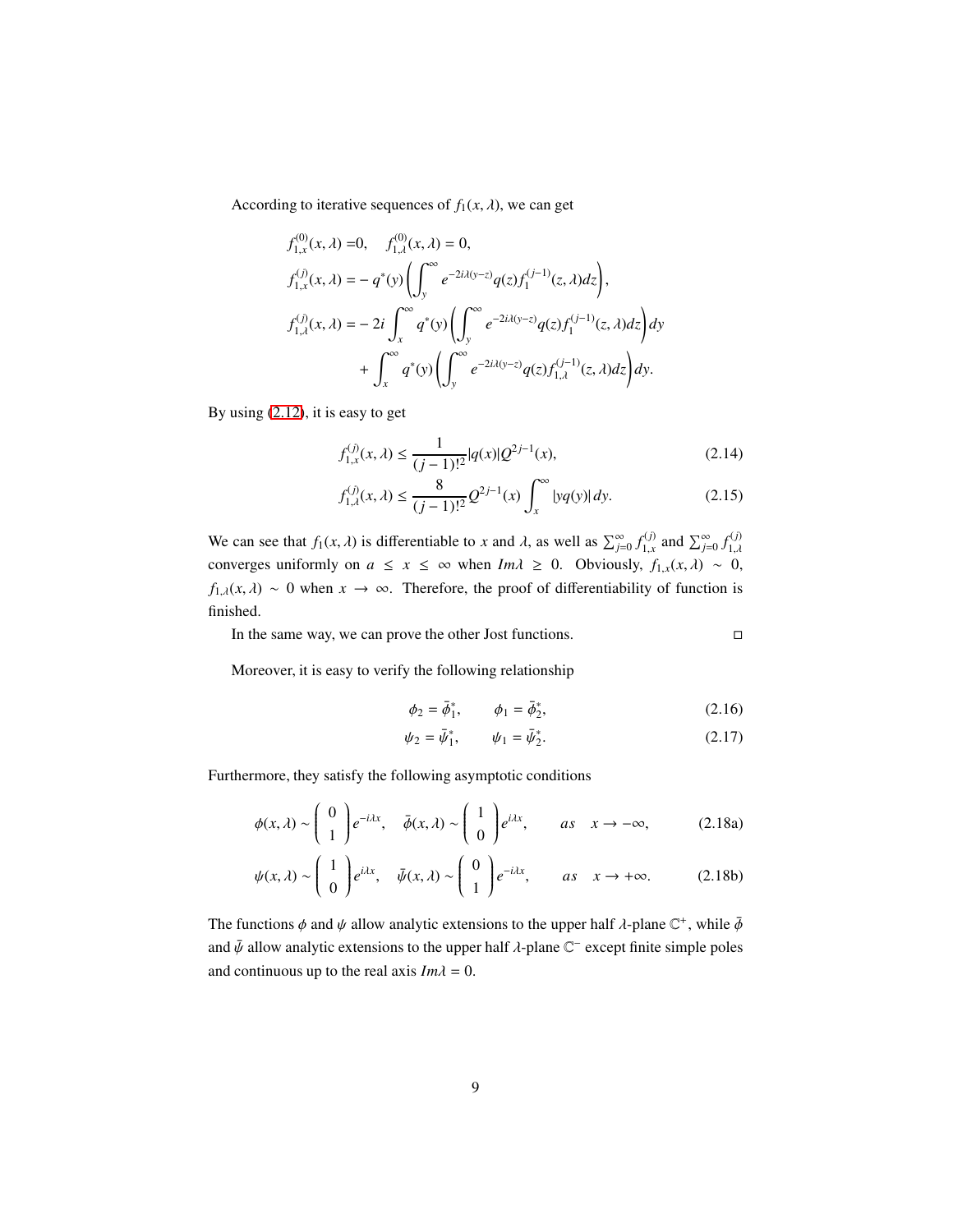## *2.2. The scatting data*

Defining Wronskian as  $W[\phi(x, \lambda), \psi(x, \lambda)] = \phi_1(x, \lambda)\psi_2(x, \lambda) - \phi_2(x, \lambda)\psi_1(x, \lambda)$ , obviously, Wronskian has the following relations

$$
W[\phi(x,\lambda),\psi(x,\lambda)] = -W[\psi(x,\lambda),\phi(x,\lambda)],\tag{2.19}
$$

$$
W[c_1\phi(x,\lambda), c_2\psi(x,\lambda)] = c_1c_2W[\phi(x,\lambda), \psi(x,\lambda)].
$$
 (2.20)

According to boundary conditions, we can know

$$
W[\phi(x,\lambda),\bar{\phi}(x,\lambda)] = -1 = -W[\psi(x,\lambda),\bar{\psi}(x,\lambda)].
$$
\n(2.21)

In fact, since Jost functions are solutions of spectral problems, they must be linearly depedent. There have functions  $a(\lambda)$ ,  $\bar{a}(\lambda)$ ,  $b(\lambda)$  and  $\bar{b}(\lambda)$  about  $\lambda$  that makes

<span id="page-9-1"></span><span id="page-9-0"></span>
$$
\begin{cases}\n\phi(x,\lambda) = a(\lambda)\bar{\psi}(x,\lambda) + b(\lambda)\psi(x,\lambda), \\
\bar{\phi}(x,\lambda) = \bar{a}(\lambda)\psi(x,\lambda) + \bar{b}(\lambda)\bar{\psi}(x,\lambda),\n\end{cases}
$$
\n(2.22)

and satisfy the following propositions.

**Proposition 2.2.** *The functions a*( $\lambda$ )*,*  $\bar{a}(\lambda)$ *, b*( $\lambda$ *) and*  $\bar{b}(\lambda)$  *about*  $\lambda$  *satisfy the following relation on the real* λ*-axis*

$$
b(\lambda)\bar{b}(\lambda) - a(\lambda)\bar{a}(\lambda) = -1.
$$
 (2.23)

Proof. Substituting [\(2.22\)](#page-9-0) into Wronskian, one can see

$$
W[\phi(x,\lambda), \bar{\phi}(x,\lambda)] = W[a(\lambda)\bar{\psi}(x,\lambda) + b(\lambda)\psi(x,\lambda), \bar{a}(\lambda)\psi(x,\lambda) + \bar{b}(\lambda)\bar{\psi}(x,\lambda)]
$$
  
\n
$$
= \begin{vmatrix} a(\lambda)\bar{\psi}_{1}(x,\lambda) + b(\lambda)\psi_{1}(x,\lambda) & \bar{a}(\lambda)\psi_{1}(x,\lambda) + \bar{b}(\lambda)\bar{\psi}_{1}(x,\lambda) \\ a(\lambda)\bar{\psi}_{2}(x,\lambda) + b(\lambda)\psi_{2}(x,\lambda) & \bar{a}(\lambda)\psi_{2}(x,\lambda) + \bar{b}(\lambda)\bar{\psi}_{2}(x,\lambda) \end{vmatrix}
$$
  
\n
$$
= \frac{b(\lambda)\bar{b}(\lambda) - a(\lambda)\bar{a}(\lambda)}{\bar{b}(\lambda)} \begin{vmatrix} \psi_{1}(x,\lambda) & \bar{a}(\lambda)\psi_{1}(x,\lambda) + \bar{b}(\lambda)\bar{\psi}_{1}(x,\lambda) \\ \psi_{2}(x,\lambda) & \bar{a}(\lambda)\psi_{2}(x,\lambda) + \bar{b}(\lambda)\bar{\psi}_{2}(x,\lambda) \end{vmatrix}
$$
  
\n
$$
= (b(\lambda)\bar{b}(\lambda) - a(\lambda)\bar{a}(\lambda)) W[\psi(x,\lambda), \bar{\psi}(x,\lambda)],
$$

and because of [\(2.21\)](#page-9-1), we know that

$$
b(\lambda)\bar{b}(\lambda) - a(\lambda)\bar{a}(\lambda) = -1.
$$

 $\Box$ 

Proposition 2.3. *According to* [\(2.21\)](#page-9-1) *and* [\(2.22\)](#page-9-0)*, the following results hold*

$$
a(\lambda) = -W[\phi(x, \lambda), \psi(x, \lambda)], \qquad \bar{a}(\lambda) = W[\bar{\phi}(x, \lambda), \bar{\psi}(x, \lambda)], \tag{2.24}
$$

$$
b(\lambda) = W[\phi(x, \lambda), \bar{\psi}(x, \lambda)], \qquad \bar{b}(\lambda) = -W[\bar{\phi}(x, \lambda), \psi(x, \lambda)].
$$
 (2.25)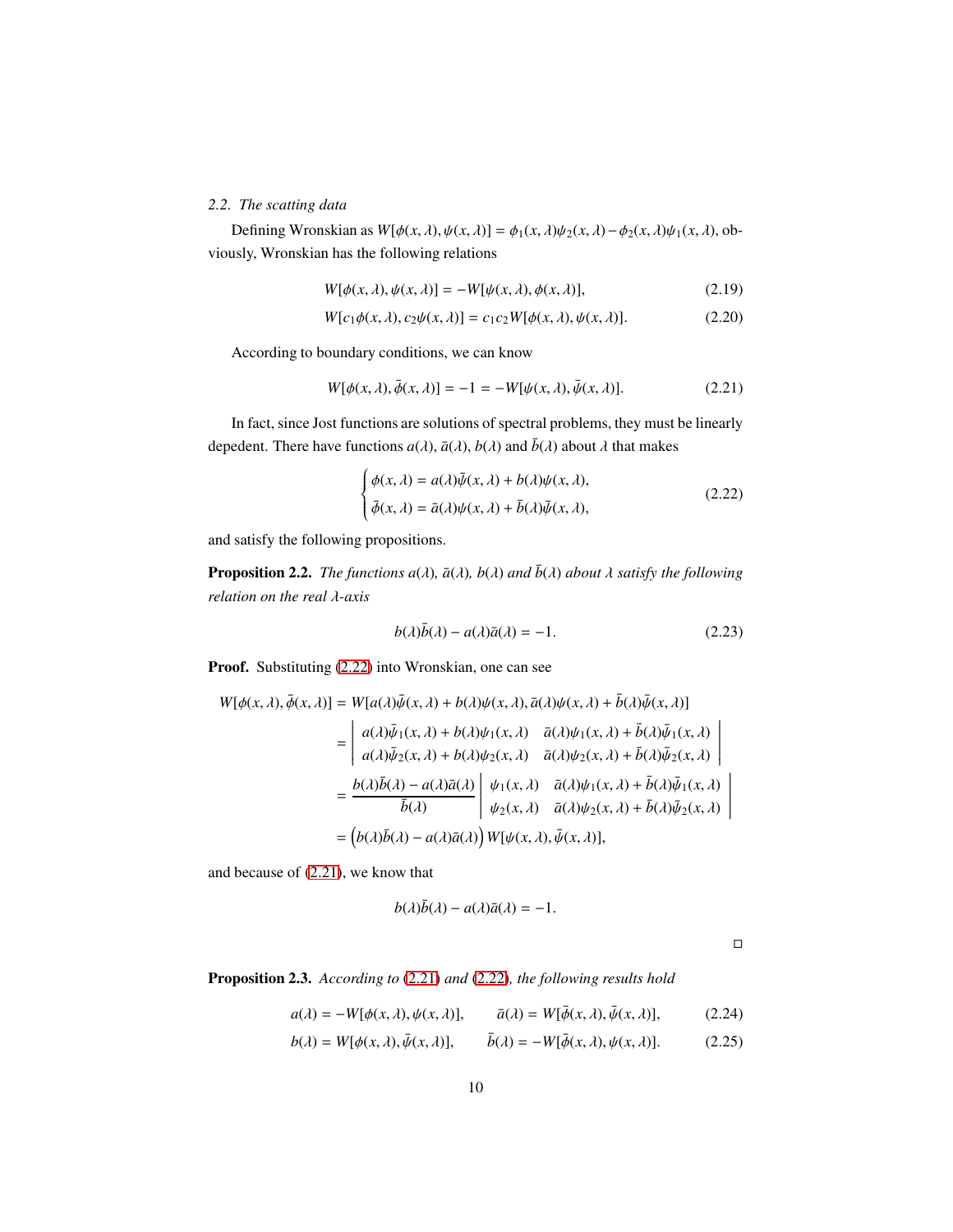Proof. According to the first expression of [\(2.22\)](#page-9-0), we have

$$
\phi_1(x, \lambda) = a(\lambda)\bar{\psi}_1(x, \lambda) + b(\lambda)\psi_1(x, \lambda),
$$
  

$$
\phi_2(x, \lambda) = a(\lambda)\bar{\psi}_2(x, \lambda) + b(\lambda)\psi_2(x, \lambda).
$$

Then we use  $\psi_2(x, \lambda)$  and  $\psi_1(x, \lambda)$  to multiply above two formulas respectively,

$$
\phi_1(x,\lambda)\psi_2(x,\lambda) = a(\lambda)\bar{\psi}_1(x,\lambda)\psi_2(x,\lambda) + b(\lambda)\psi_1(x,\lambda)\psi_2(x,\lambda),
$$
  

$$
\phi_2(x,\lambda)\psi_1(x,\lambda) = a(\lambda)\bar{\psi}_2(x,\lambda)\psi_1(x,\lambda) + b(\lambda)\psi_2(x,\lambda)\psi_1(x,\lambda).
$$

Finally, the second expression is subtracted from the first one for obtained results. Thus we can see

$$
a(\lambda) = -W[\phi(x,\lambda), \psi(x,\lambda)].
$$

Similarly, the other three expressions can be obtained.  $\Box$ 

Combining with [\(2.16\)](#page-8-0), we have the symmetric relations

$$
a(\lambda) = \bar{a}^*(\lambda), \quad b(\lambda) = \bar{b}^*(\lambda). \tag{2.26}
$$

There are finite discrete spectrum points  $\lambda_j$  and  $\bar{\lambda}_j$  as the zeros of  $a(\lambda)$  in the upper half  $\lambda$ -plane and lower half  $\lambda$ -plane respectively. This is because the result of Wronskian calculated by  $\phi(x, \lambda_i)$  and  $\psi(x, \lambda_i)$  is irreversible, which further explains the linear depedent between  $\phi(x, \lambda_j)$  and  $\psi(x, \lambda_j)$ . Similarly,  $\bar{\phi}(x, \bar{\lambda}_j)$  and  $\bar{\psi}(x, \bar{\lambda}_j)$  are also linear depedent. Therefore, it is easy to see that

<span id="page-10-0"></span>
$$
\begin{cases}\n\phi(x,\lambda_j) = b(\lambda_j)\psi(x,\lambda_j), \\
\bar{\phi}(x,\bar{\lambda}_j) = \bar{b}(\bar{\lambda}_j)\bar{\psi}(x,\bar{\lambda}_j).\n\end{cases}
$$
\n(2.27)

For constructing the normalizing coefficients about discrete spectrum points  $\lambda_j$ , we derive the two sides of the spectral problem [\(2.2\)](#page-3-1) about  $\lambda$ , then

$$
(\partial - i\lambda)\psi_{1,\lambda}(x,\lambda) = i\psi_1(x,\lambda) + q^*(x)\psi_{2,\lambda}(x,\lambda),\tag{2.28}
$$

<span id="page-10-1"></span>
$$
(\partial + i\lambda)\psi_{2,\lambda}(x,\lambda) = -i\psi_2(x,\lambda) + q(x)\psi_{1,\lambda}(x,\lambda). \tag{2.29}
$$

Through some simple calculation, we can get

$$
\frac{d}{dx}W[\psi_{\lambda}(x,\lambda),\phi(x,\lambda)] = i(\psi_1(x,\lambda)\phi_2(x,\lambda) + \psi_2(x,\lambda)\phi_1(x,\lambda)).
$$
\n(2.30)

Similarly, we also can obtain

*d*

$$
\frac{d}{dx}W[\psi(x,\lambda),\phi_{\lambda}(x,\lambda)] = -i(\psi_1(x,\lambda)\phi_2(x,\lambda) + \psi_2(x,\lambda)\phi_1(x,\lambda)).
$$
\n(2.31)

<span id="page-10-2"></span>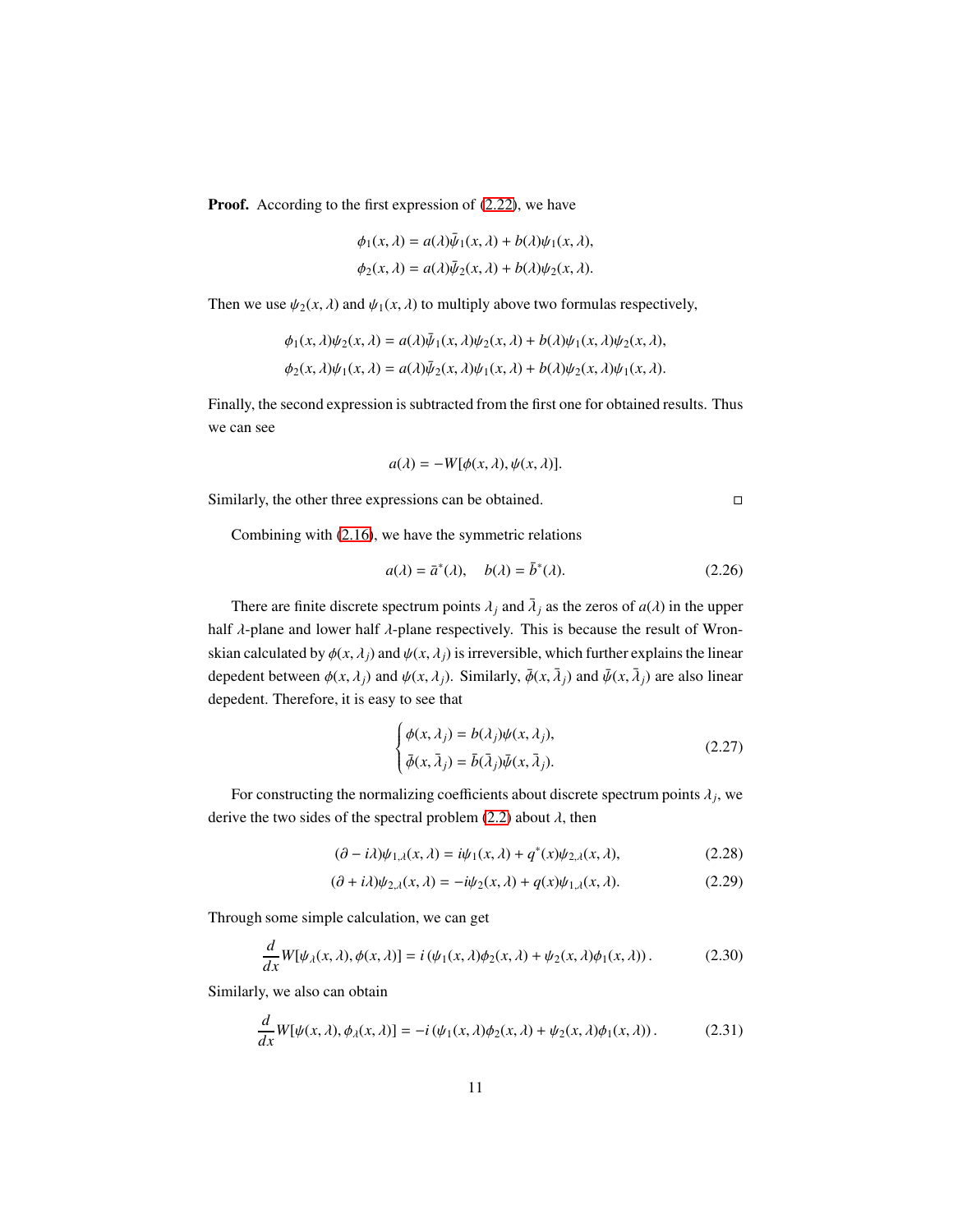Then we do some simple integral operations on [\(2.30\)](#page-10-0) and [\(2.31\)](#page-10-1), and make subtractions for the obtained results. Finally substituting them into the zeros of  $a(\lambda_j)$ , and making  $l \rightarrow \infty$ , we have

$$
a_{\lambda}(\lambda_j) = 2ib(\lambda_j) \int_{-\infty}^{\infty} \psi_1(x, \lambda_j) \psi_2(x, \lambda_j) dx,
$$
 (2.32)

which is equivalent to

$$
2\int_{-\infty}^{\infty} \psi_1(x,\lambda_j)\psi_2(x,\lambda_j)dx = -\frac{ia_\lambda(\lambda_j)}{b(\lambda_j)}.
$$
 (2.33)

If  $\lambda_j$  is simple zeros of  $a(\lambda)$ , there is a constant  $c_j$  that makes

$$
2\int_{-\infty}^{\infty} c_j^2 \psi_1(x, \lambda_j) \psi_2(x, \lambda_j) dx = 1,
$$
\n(2.34)

then

$$
c_j^2 = \frac{ib(\lambda_j)}{a_\lambda(\lambda_j)},\tag{2.35}
$$

here we define  $c_j$  as the normalizing coefficient.

In the same way, the normalizing coefficient about discrete spectrum points  $\bar{\lambda}_j$  can be written as

$$
\bar{c}_j^2 = \frac{i\bar{b}(\bar{\lambda}_j)}{\bar{a}_\lambda(\bar{\lambda}_j)}.\tag{2.36}
$$

Furthermore, by using [\(2.26\)](#page-10-2), the symmetry of discrete spectrum points satisfy

$$
\lambda_j^* = \bar{\lambda}_j,\tag{2.37}
$$

and the symmetry of the normalizing coefficients satisfy

$$
(c_j^2)^* = \bar{c}_j^2.
$$
 (2.38)

Next, we introduce the transmission coefficients

$$
T(\lambda) = \frac{1}{a(\lambda)}, \bar{T}(\lambda) = \frac{1}{\bar{a}(\lambda)},
$$

and the reflection coefficients

$$
R(\lambda) = \frac{b(\lambda)}{a(\lambda)}, \bar{R}(\lambda) = \frac{\bar{b}(\lambda)}{\bar{a}(\lambda)}
$$

Due to [\(2.22\)](#page-9-0), we have

$$
\begin{cases}\nT(\lambda)\phi(x,\lambda) = \bar{\psi}(x,\lambda) + R(\lambda)\psi(x,\lambda), \\
\bar{T}(\lambda)\bar{\phi}(x,\lambda) = \psi(x,\lambda) + \bar{R}(\lambda)\bar{\psi}(x,\lambda).\n\end{cases} (2.39)
$$

.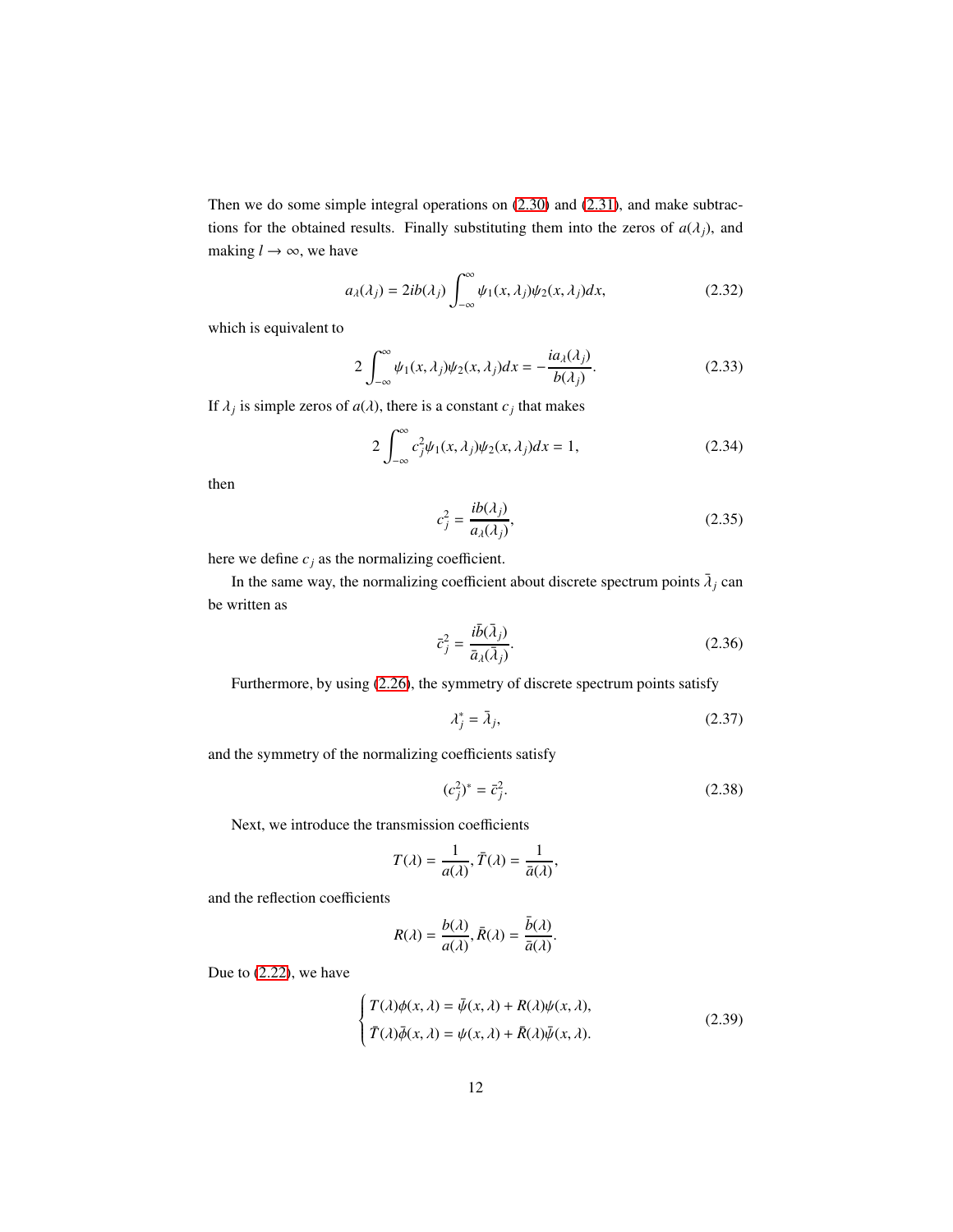Therefore, through the above calculation, the scattering data  $S(\lambda)$  is as follows:

$$
\{Im\lambda = 0, R(\lambda), \lambda_j, c_j^2, j = 1, 2, \cdots, l\},\qquad(2.40)
$$

$$
\left\{Im\lambda=0,\bar{R}(\lambda),\bar{\lambda}_j,\bar{c}_j^2,j=1,2,\cdots,\bar{l}\right\},\qquad(2.41)
$$

where  $\bar{l} = l$ .

## 3. Inverse scattering transform

In this section, we will recover the potential  $q(x)$  in the spectral problem by substituting the scattering data from the previous section into the GLM integral equations.

## *3.1. Translation transformation*

Through translation transformation, the Jost functions in the spectrum problem can be expressed by some integral kernels and their corresponding integral expressions. Assuming that

$$
\psi(x,\lambda) = \begin{pmatrix} 1 \\ 0 \end{pmatrix} e^{i\lambda x} + \int_x^{\infty} K(x,s)e^{i\lambda s}ds, \quad K(x,s) = \begin{pmatrix} K_1(x,s) \\ K_2(x,s) \end{pmatrix},
$$
(3.1)

$$
\bar{\psi}(x,\lambda) = \begin{pmatrix} 1 \\ 0 \end{pmatrix} e^{-i\lambda x} + \int_x^{\infty} \bar{K}(x,s)e^{-i\lambda s}ds, \quad K(x,s) = \begin{pmatrix} \bar{K}_1(x,s) \\ \bar{K}_2(x,s) \end{pmatrix}.
$$
 (3.2)

and according to [\(3.1\)](#page-12-0), we have

<span id="page-12-0"></span>
$$
\psi_{1,x} = i\lambda e^{i\lambda x} - K_1(x,x)e^{i\lambda x} + \int_x^{\infty} K_{1,x}(x,s)e^{i\lambda s}ds,
$$
  

$$
\psi_{2,x} = -K_2(x,x)e^{i\lambda x} + \int_x^{\infty} K_{2,x}(x,s)e^{i\lambda s}ds.
$$

If  $\psi(x, \lambda)$  and  $\bar{\psi}(x, \lambda)$  are the solutions of the spectrum problem [\(2.2\)](#page-3-1), we can get

<span id="page-12-1"></span>
$$
i\lambda e^{i\lambda x} - K_1(x, x)e^{i\lambda x} + \int_x^{\infty} K_{1,x}(x, s)e^{i\lambda s}ds
$$
  
=  $i\lambda e^{i\lambda x} + i\lambda \int_x^{\infty} K_1(x, s)e^{i\lambda s}ds + q^*(\lambda) \int_x^{\infty} K_2(x, s)e^{i\lambda s}ds,$ 

by substituting the above correlation expressions into [\(2.2\)](#page-3-1), then

$$
\int_{x}^{\infty} e^{i\lambda s} \left[ K_{1,x}(x,s) + K_{1,s}(x,s) - q^*(\lambda) K_2(x,s) \right] ds - \lim_{s \to \infty} K_2(x,s) e^{i\lambda s} = 0. \tag{3.3}
$$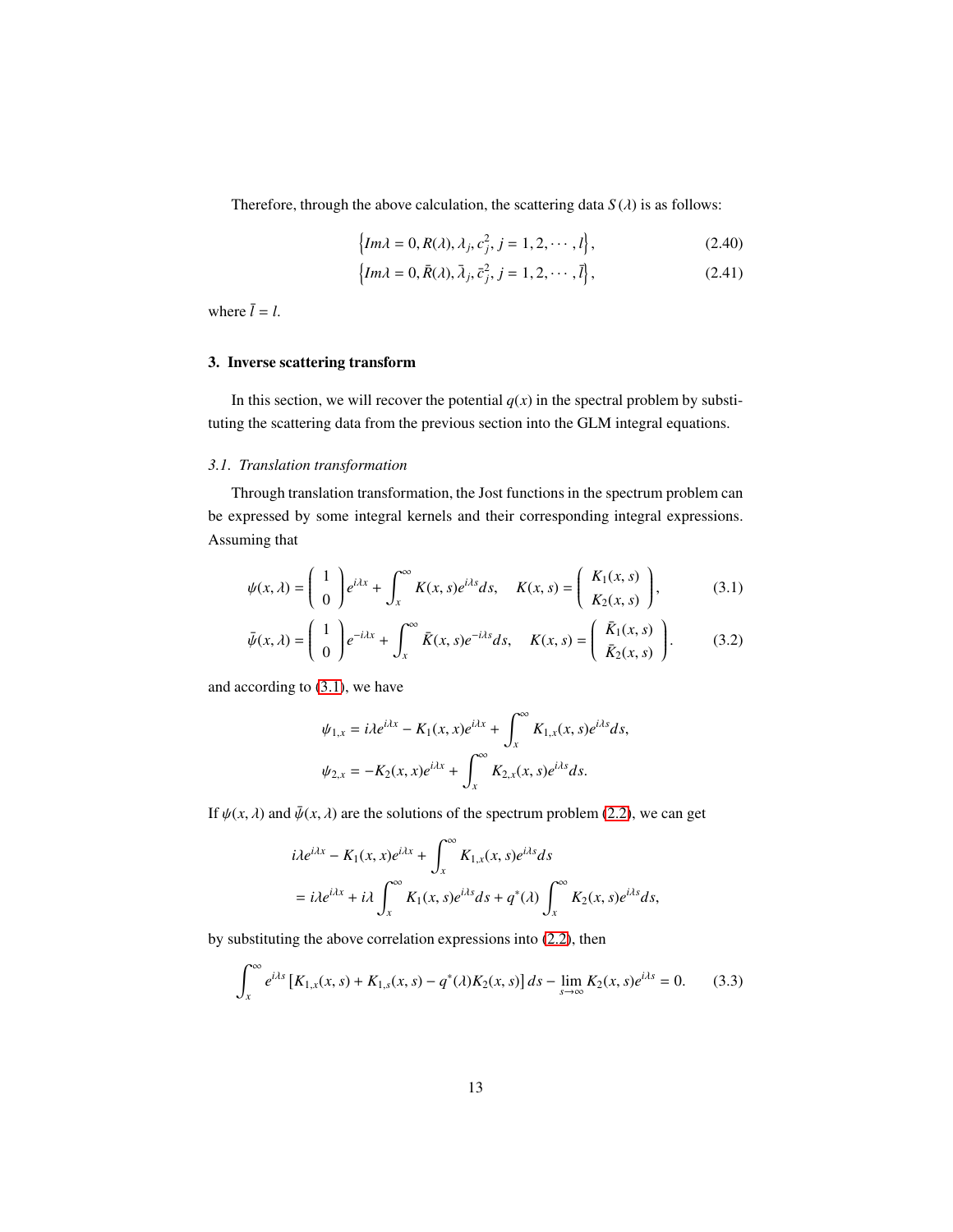Similarly, we have

$$
\int_{x}^{\infty} e^{i\lambda s} \left[ K_{2,x}(x,s) - K_{2,s}(x,s) - q(\lambda)K_{1}(x,s) \right] ds
$$
\n
$$
- [q(x) + 2K_{2}(x,x)] e^{i\lambda x} + \lim_{s \to \infty} K_{1}(x,s) e^{i\lambda s} = 0.
$$
\n(3.4)

Therefore, according to [\(3.3\)](#page-12-1) and [\(3.4\)](#page-13-0) we can get

<span id="page-13-0"></span>
$$
K_{1,x}(x,s) + K_{1,s}(x,s) - q^*(\lambda)K_2(x,s) = 0,
$$
\n(3.5)

$$
K_{2,x}(x,s) - K_{2,s}(x,s) - q(\lambda)K_1(x,s),
$$
\n(3.6)

<span id="page-13-1"></span>
$$
q(x) + 2K_2(x, x) = 0,\t(3.7)
$$

$$
\lim_{s \to \infty} K(x, s) = 0. \tag{3.8}
$$

Through the same method of calculation, one can obtain

$$
\bar{K}_{1,x}(x,s) - \bar{K}_{1,s}(x,s) - q^*(\lambda)\bar{K}_2(x,s) = 0,
$$
\n(3.9)

$$
\bar{K}_{2,x}(x,s) - \bar{K}_{2,s}(x,s) - q(\lambda)\bar{K}_1(x,s),
$$
\n(3.10)

$$
q^*(\lambda) = \bar{K}_2(x, s) = 0,\tag{3.11}
$$

$$
\lim_{s \to \infty} \bar{K}(x, s) = 0. \tag{3.12}
$$

On the other hand,  $\phi(x, \lambda)$  and  $\bar{\phi}(x, \lambda)$  can be assumed as

$$
\phi(x,\lambda) = \begin{pmatrix} 0 \\ 1 \end{pmatrix} e^{-i\lambda x} + \int_{-\infty}^{x} H(x,s)e^{-i\lambda s}ds, \quad H(x,s) = \begin{pmatrix} H_1(x,s) \\ H_2(x,s) \end{pmatrix}, \tag{3.13}
$$

$$
\bar{\phi}(x,\lambda) = \begin{pmatrix} 1 \\ 0 \end{pmatrix} e^{i\lambda x} + \int_{-\infty}^{x} \bar{H}(x,s)e^{i\lambda s}ds, \quad \bar{H}(x,s) = \begin{pmatrix} \bar{H}_1(x,s) \\ \bar{H}_2(x,s) \end{pmatrix}.
$$
 (3.14)

## *3.2. The Gel'fand-Levitan-Marchenko(GLM) integral equations*

In fact, the GLM integral equations presented here are not only related to the translation transformation kernel mentioned earlier, but also to the scattering data obtained in the previous section. For this reason, the following theorems can be summarized.

Theorem 3.1. *According to the scattering data of the spectrum problem obtained above*

$$
\left\{Im\lambda=0, R(\lambda), \lambda_j, c_j^2, j=1, 2, \cdots, l\right\},\
$$

$$
\left\{Im\lambda=0, \bar{R}(\lambda), \bar{\lambda}_j, \bar{c}_j^2, j=1, 2, \cdots, \bar{l}\right\},\
$$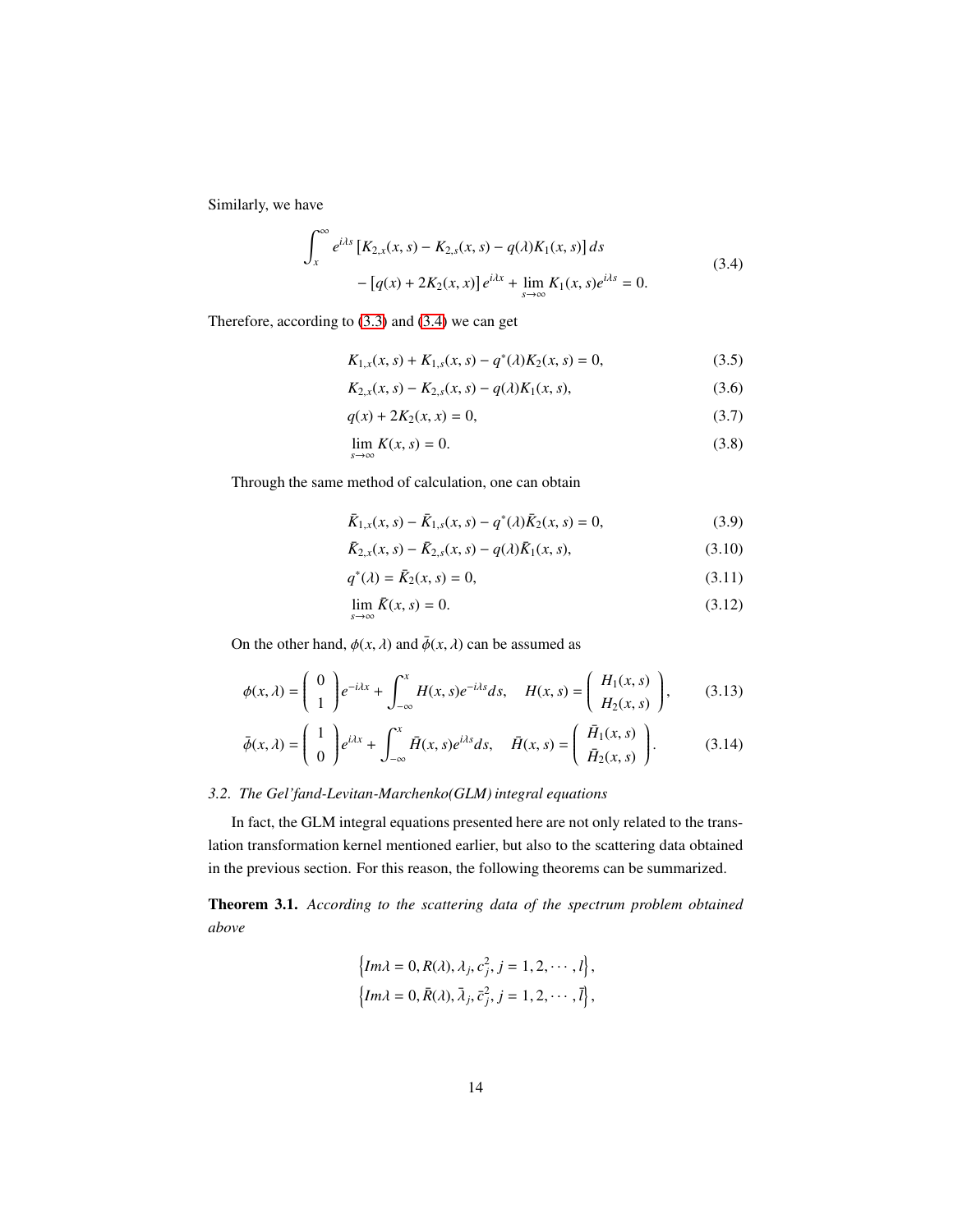*and assuming*

$$
F_c(x) = \frac{1}{2\pi} \int_{-\infty}^{+\infty} R(\lambda) e^{i\lambda x} d\lambda, \qquad \bar{F}_c(x) = \frac{1}{2\pi} \int_{-\infty}^{+\infty} \bar{R}(\lambda) e^{-i\lambda x} d\lambda,
$$
 (3.15)

$$
F_d(x) = \sum_{j=1}^{N} c_j^2 e^{i\lambda_j x}, \qquad \qquad \bar{F}_d(x) = \sum_{j=1}^{\bar{N}} \bar{c}_j^2 e^{-i\bar{\lambda}_j x}, \qquad (3.16)
$$

$$
F(x) = F_c(x) - F_d(x), \qquad \qquad \bar{F}(x) = \bar{F}_c(x) - \bar{F}_d(x), \tag{3.17}
$$

*then GLM integral equations can be obtained*

$$
\bar{K}(x, y) + \begin{pmatrix} 1 \\ 0 \end{pmatrix} F(x + y) + \int_{x}^{\infty} K(x, s) F(s + y) ds = 0,
$$
 (3.18)

$$
K(x, y) + {0 \choose 1} \bar{F}(x + y) + \int_x^{\infty} \bar{K}(x, s)\bar{F}(s + y)ds = 0.
$$
 (3.19)

Proof. To begin with, by doing some calculations for the first formula of [\(2.22\)](#page-9-0) we can get

$$
\left(\frac{1}{a(\lambda)}-1\right)\phi(x,\lambda) = R(\lambda)\left[\psi(x,\lambda)-\left(\begin{array}{c}1\\0\end{array}\right)e^{i\lambda x}\right] + R(\lambda)\left(\begin{array}{c}1\\0\end{array}\right)e^{i\lambda x} + \left[\psi(x,\lambda)-\left(\begin{array}{c}0\\1\end{array}\right)e^{-i\lambda x}\right] + \left[\left(\begin{array}{c}0\\1\end{array}\right)e^{-i\lambda x} - \phi(x,\lambda)\right],
$$

then operating the inverse Fourier transform on both sides of the above expression and simplifying the obtained formula, we can obtain

$$
\frac{1}{2\pi} \int_{-\infty}^{+\infty} \left(\frac{1}{a(\lambda)} - 1\right) \phi(x, \lambda) e^{i\lambda y} d\lambda
$$
\n
$$
= \frac{1}{2\pi} \int_{-\infty}^{+\infty} R(\lambda) \left[ \int_{x}^{\infty} K(x, s) e^{i\lambda s} ds \right] e^{i\lambda y} d\lambda + \left( \begin{array}{c} 1 \\ 0 \end{array} \right) \frac{1}{2\pi} \int_{-\infty}^{+\infty} R(\lambda) e^{i\lambda (x+y)} d\lambda
$$
\n
$$
+ \frac{1}{2\pi} \int_{-\infty}^{+\infty} \left[ \int_{x}^{\infty} \bar{K}(x, s) e^{-i\lambda s} ds \right] e^{i\lambda y} d\lambda - \frac{1}{2\pi} \int_{-\infty}^{+\infty} \left[ \int_{-\infty}^{x} H(x, s) e^{-i\lambda s} ds \right] e^{i\lambda y} d\lambda,
$$

here the last term is equal to zero by Fourier transform. On the left side of the above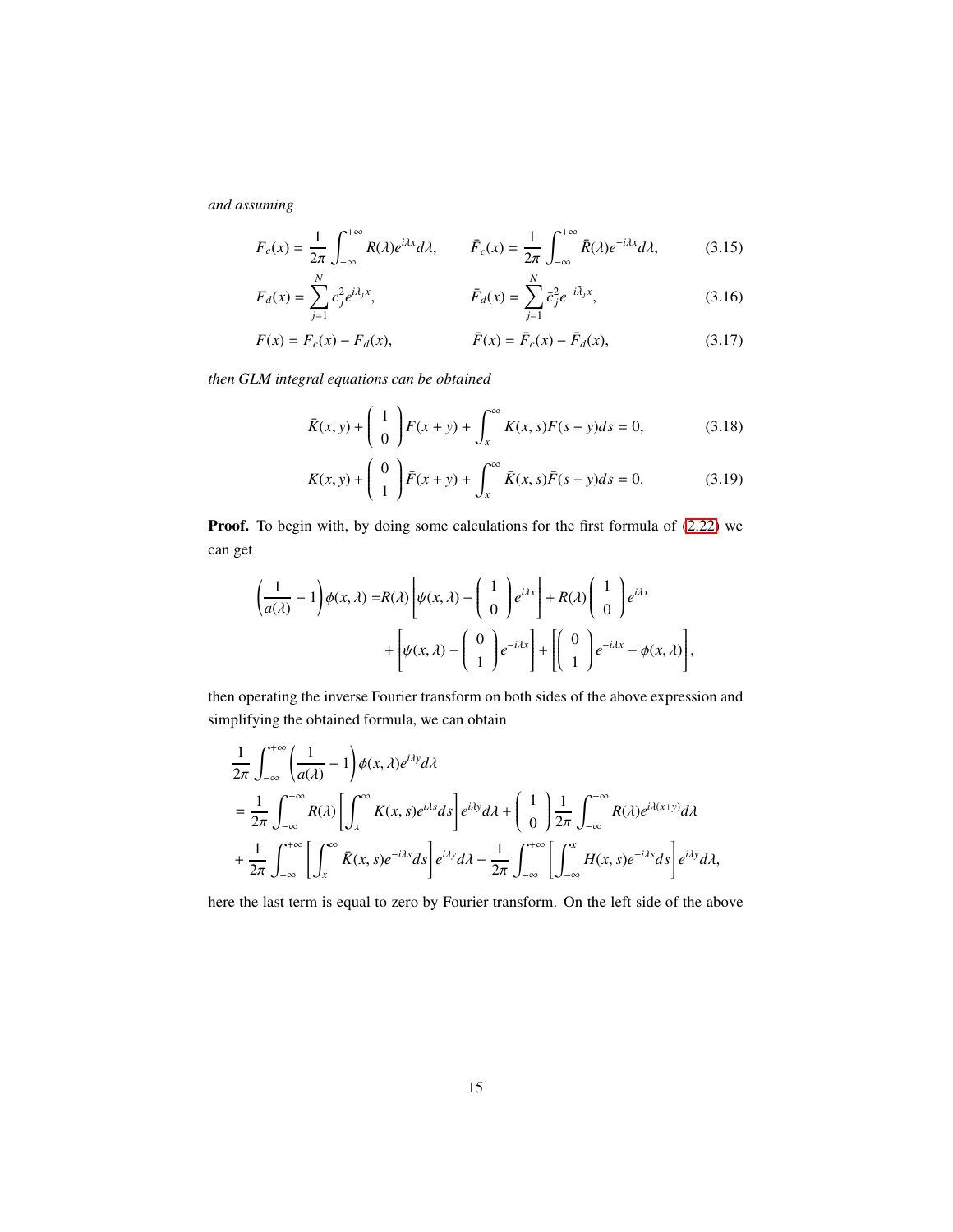equation, we use the residue theorem to integrate the large loop of the upper half plane

$$
\frac{1}{2\pi} \int_{-\infty}^{+\infty} \left( \frac{1}{a(\lambda)} - 1 \right) \phi(x, \lambda) e^{i\lambda y} d\lambda
$$
\n
$$
= iRes \left( \frac{1}{a(\lambda)} - 1 \right) \phi(x, \lambda) e^{i\lambda y} = \sum_{j=1}^{N} \frac{i b(\lambda_j) \psi(x, \lambda_j)}{a_{\lambda}(\lambda_j)} e^{i\lambda_j y}
$$
\n
$$
= \sum_{j=1}^{N} c_j^2 \left[ \begin{pmatrix} 1 \\ 0 \end{pmatrix} e^{i\lambda_j (x+y)} + \int_x^{\infty} K(x, s) e^{i\lambda_j (s+y)} ds \right]
$$
\n
$$
= \begin{pmatrix} 1 \\ 0 \end{pmatrix} \sum_{j=1}^{N} c_j^2 e^{i\lambda_j (x+y)} + \int_x^{\infty} K(x, s) \sum_{j=1}^{N} c_j^2 e^{i\lambda_j (s+y)} ds.
$$

By summarizing the above calculation, the original formula can be changed into

$$
\begin{split}\n&\left(\begin{array}{c}\n1 \\
0\n\end{array}\right) \sum_{j=1}^{N} c_j^2 e^{i\lambda_j(x+y)} + \int_x^\infty K(x,s) \sum_{j=1}^{N} c_j^2 e^{i\lambda_j(s+y)} ds \\
&= \frac{1}{2\pi} \int_{-\infty}^{+\infty} R(\lambda) \left[ \int_x^\infty K(x,s) e^{i\lambda s} ds \right] e^{i\lambda y} d\lambda \\
&+ \left(\begin{array}{c}\n1 \\
0\n\end{array}\right) \frac{1}{2\pi} \int_{-\infty}^{+\infty} R(\lambda) e^{i\lambda(x+y)} d\lambda + \frac{1}{2\pi} \int_{-\infty}^{+\infty} \left[ \int_x^\infty \bar{K}(x,s) e^{-i\lambda s} ds \right] e^{i\lambda y} d\lambda.\n\end{split}
$$

Then, assuming that

$$
F_c(x) = \frac{1}{2\pi} \int_{-\infty}^{+\infty} R(\lambda) e^{i\lambda x} d\lambda,
$$

$$
F_d(x) = \sum_{j=1}^N c_j^2 e^{i\lambda_j x},
$$

the above expression becomes

$$
\begin{aligned} &\left(\begin{array}{c} 1\\0 \end{array}\right)F_d(x+y) + \int_x^\infty K(x,s)F_d(s+y)ds\\ &= \int_x^\infty K(x,s)F_c(s+y)ds + \left(\begin{array}{c} 1\\0 \end{array}\right)F_c(x+y) + \bar{K}(x,y). \end{aligned}
$$

Through transposition of terms and assuming

$$
F(x) = F_c(x) - F_d(x),
$$

one can obtain

$$
\bar{K}(x,y) + \left(\begin{array}{c}1\\0\end{array}\right)F(x+y) + \int_x^{\infty} K(x,s)F(s+y)ds = 0.
$$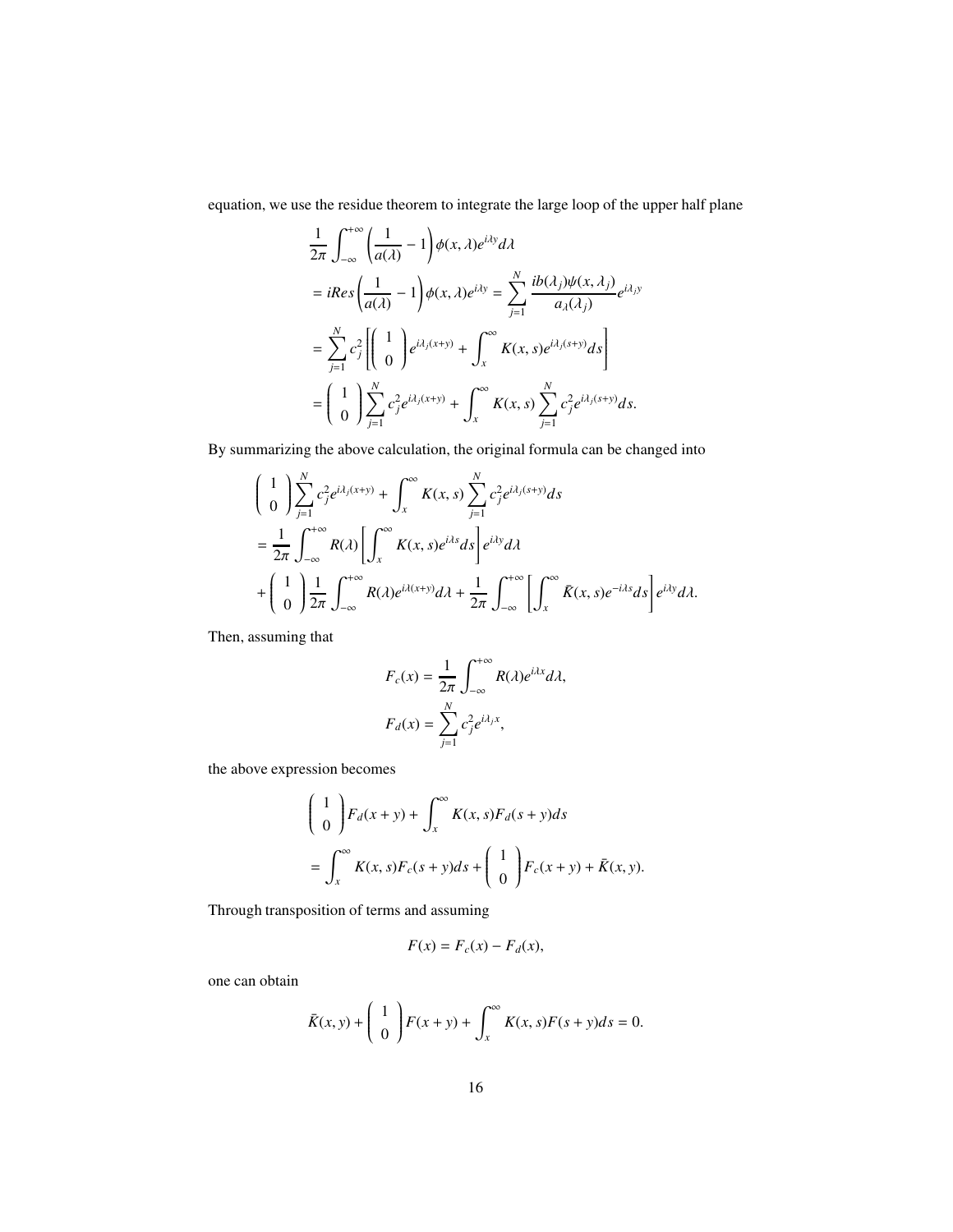On the same method, we also can get

$$
K(x, y) + \begin{pmatrix} 0 \\ 1 \end{pmatrix} \overline{F}(x + y) + \int_x^{\infty} \overline{K}(x, s) \overline{F}(s + y) ds = 0.
$$

## *3.3. The time evolution of scatting data*

When the initial condition  $q(x, 0)$  is given, its corresponding scattering data is *S*( $\lambda$ , 0). However, the scattering data corresponding to  $q(x, t)$  is  $S(\lambda, t)$ . In order to recover the potential, next we will find out the relationship between them.

To begin with, the part of lax pair about *t* is added with *vI*, where *v* is a parameter, i.e.,

$$
\phi_t = \begin{pmatrix} A & B^* \\ B & -A \end{pmatrix} \phi - vI\phi.
$$
 (3.20)

Owing to  $q(x)$  and its derivatives with respect to *x* approaches to zero rapidly as  $|x| \rightarrow$ ∞, then there are

$$
\lim_{|\lambda| \to \infty} \begin{pmatrix} A & B^* \\ B & -A \end{pmatrix} = \begin{pmatrix} \bar{A}(\lambda) & 0 \\ 0 & -\bar{A}(\lambda) \end{pmatrix}.
$$

When  $x \to -\infty$ ,  $\phi(x, \lambda)$  in the above expression is replaced by the asymptotic condition in [\(2.18a\)](#page-8-1), hence  $v = -\bar{A}(\lambda)$ .

When  $x \to \infty$ , according to the same way and combining with  $\phi = a\bar{\psi} + b\psi$ , we can get

$$
\begin{pmatrix} a_t e^{i\lambda x} \\ b_t e^{-i\lambda x} \end{pmatrix} = \begin{pmatrix} \bar{A}(\lambda) - v & 0 \\ 0 & -\bar{A}(\lambda) - v \end{pmatrix} \begin{bmatrix} a \begin{pmatrix} 1 \\ 0 \end{pmatrix} e^{i\lambda x} + b \begin{pmatrix} 0 \\ 1 \end{pmatrix} e^{-i\lambda x} \end{bmatrix}.
$$
 (3.21)

In component form [\(3.21\)](#page-16-0) yields

<span id="page-16-0"></span>
$$
\begin{cases} a_t e^{i\lambda x} = \left[ \bar{A}(\lambda) - v \right] a e^{i\lambda x}, \\ b_t e^{-i\lambda x} = \left[ -\bar{A}(\lambda) - v \right] b e^{-i\lambda x}, \end{cases}
$$

thus

$$
\begin{cases} a_t = \left[ \bar{A}(\lambda) - v \right] a = 2\bar{A}(\lambda)a, \\ b_t = \left[ -\bar{A}(\lambda) - v \right] b = 0. \end{cases}
$$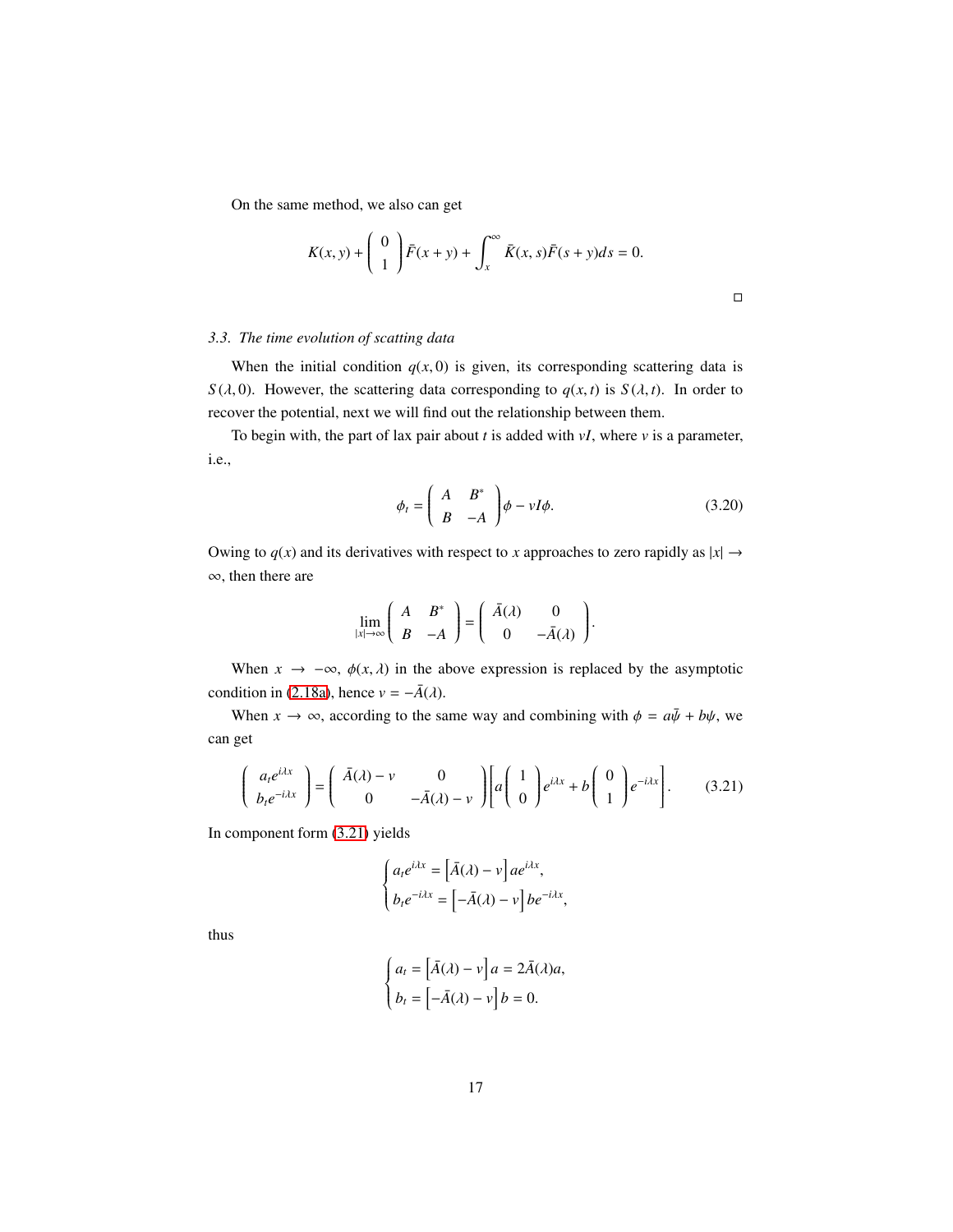Therefore, with the above result, the normalizing coefficient can be written in the form

$$
(c_j)_t^2 = \left(\frac{ib}{a_\lambda}\right)_t = i\frac{b_t a_\lambda - b(a_\lambda)_t}{(a_\lambda)^2} = -i\frac{b \cdot 2\overline{A}(\lambda) a_\lambda}{(a_\lambda)^2}
$$

$$
= -2\overline{A}(\lambda) c_j^2,
$$

thus

$$
c_j^2(t) = e^{-2\overline{A}(\lambda)t}c_j^2(0).
$$

The reflection coefficient also can be obtained as

$$
R_t = \left(\frac{b}{a}\right)_t = \frac{b_t a - ba_t}{a^2} = -\frac{b \cdot 2\bar{A}(\lambda)a}{a^2}
$$

$$
= -2\bar{A}(\lambda)R,
$$

i.e.,

$$
R(t) = e^{-2\bar{A}(\lambda)t} R(0).
$$

Like the above way, we can get

$$
\bar{c}_j^2(t) = e^{2\bar{A}(\lambda)t} \bar{c}_j^2(0),
$$
  

$$
\bar{R}(t) = e^{2\bar{A}(\lambda)t} \bar{R}(0).
$$

# *3.4. Multi-solition solutions*

In this section, we will take into account the inverse scattering problem of [\(1.2\)](#page-1-0) with reflectionless potentials. Supposing  $R(\lambda) = \overline{R}(\lambda) = 0$ , the GLM integral equations reduce to

$$
\begin{cases}\n\bar{K}(x, y) \begin{pmatrix} 1 \\ 0 \end{pmatrix} F_d(x + y) + \int_x^{\infty} K(x, s) F_d(s + y) ds = 0, \\
K(x, y) - \begin{pmatrix} 0 \\ 1 \end{pmatrix} \bar{F}_d(x + y) - \int_x^{\infty} \bar{K}(x, s) \bar{F}_d(s + y) ds = 0.\n\end{cases}
$$
\n(3.22)

Removing  $\bar{K}(x, y)$  from the degenerated GLM integral equations, one can obtain

$$
K(x,y) - \begin{pmatrix} 0 \\ 1 \end{pmatrix} \overline{F}_d(x+y) - \begin{pmatrix} 1 \\ 0 \end{pmatrix} \int_x^{\infty} F_d(x+s) \overline{F}_d(s+y) ds
$$
  

$$
- \int_x^{\infty} \left[ \int_x^{\infty} K(x,z) F_d(z+s) dz \right] \overline{F}_d(s+y) ds = 0.
$$
 (3.23)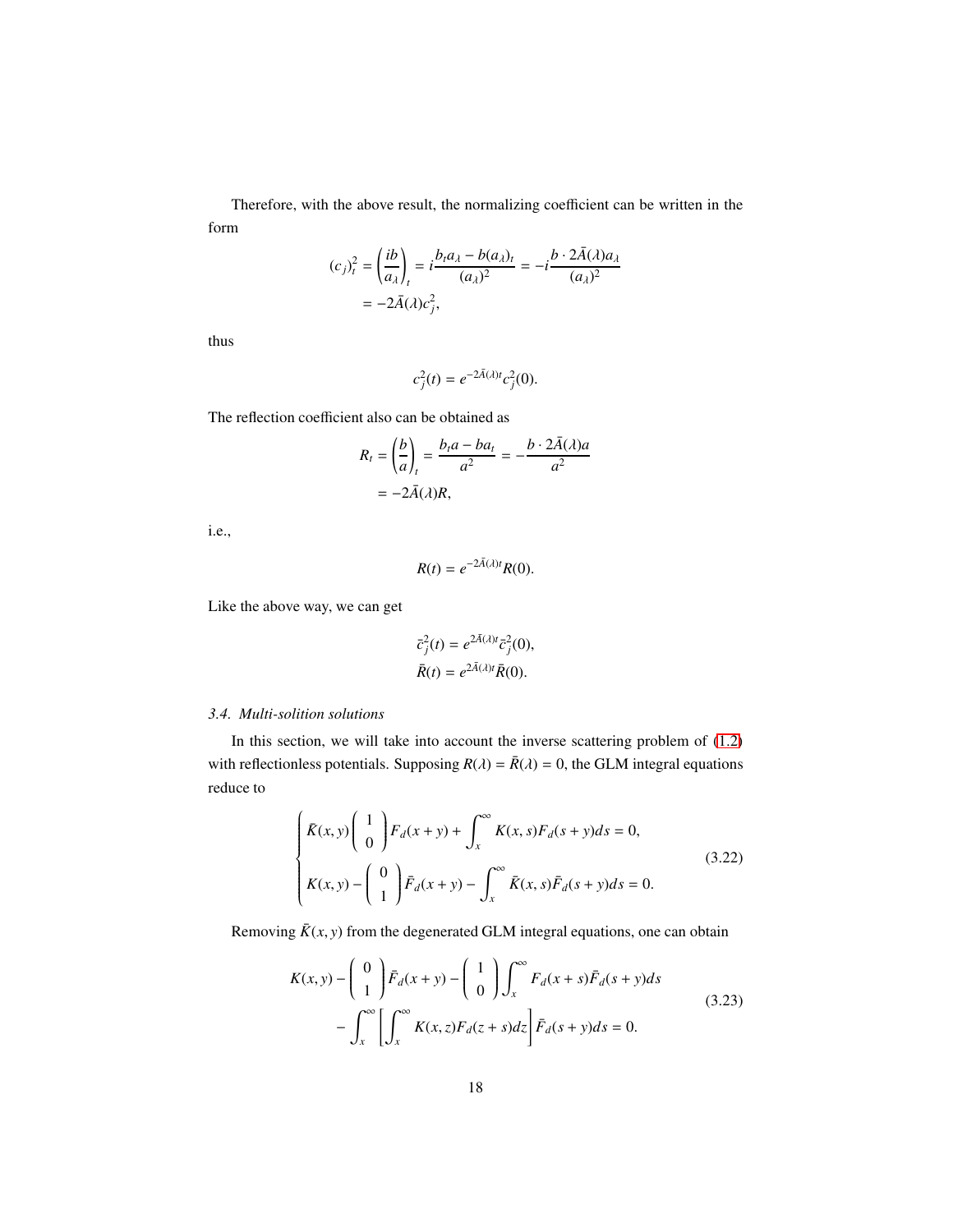In component form, it is equivalent to

$$
\begin{cases} K_1(x, y) - \int_x^{\infty} F_d(x + s) \bar{F}_d(s + y) ds - \int_x^{\infty} K_1(x, z) \int_x^{\infty} F_d(z + s) \bar{F}_d(s + y) ds dz = 0, \\ K_2(x, y) - \bar{F}_d(x + y) - \int_x^{\infty} K_2(x, z) \int_x^{\infty} F_d(z + s) \bar{F}_d(s + y) ds dz = 0, \end{cases}
$$
\n(3.24)

where

<span id="page-18-1"></span>
$$
\int_{x}^{\infty} F_d(z+s)\bar{F}_d(s+y)ds = \int_{x}^{\infty} \sum_{j=1}^{N} c_j^2 e^{i\lambda_j(z+s)} \sum_{p=1}^{\bar{N}} \bar{c}_p^2 e^{-i\bar{\lambda}_p(s+y)}ds
$$

$$
= \sum_{j=1}^{N} \sum_{p=1}^{\bar{N}} \frac{ic_j^2 \bar{c}_p^2}{\lambda_j - \bar{\lambda}_p} e^{i\lambda_j(z+x) - i\bar{\lambda}_p(x+y)}.
$$

To construct the multi-solition solution of the equation [\(1.2\)](#page-1-0), we introduce *N*dimensional unit matrix  $I_N$  and  $\bar{N}$ -dimensional unit matrix  $I_{\bar{N}}$ , as well as take  $N \times 1$ column vectors

$$
g(x, t) = (g_1(x, t), g_2(x, t), \cdots, g_N(x, t), )^T,
$$
  

$$
h(x, t) = (h_1(x, t), h_2(x, t), \cdots, h_N(x, t), )^T,
$$

 $\bar{N} \times 1$  column vectors

$$
\overline{g}(x,t) = \left(\overline{g}_1(x,t), \overline{g}_2(x,t), \cdots, \overline{g}_{\overline{N}}(x,t),\right)^T,
$$
  

$$
\overline{h}(x,t) = \left(\overline{h}_1(x,t), \overline{h}_2(x,t), \cdots, \overline{h}_{\overline{N}}(x,t),\right)^T,
$$

and matrix  $E(x, t) = (e_{pj})_{\bar{N} \times N}$ , where

$$
h_m(x,t) = c_m(t)e^{i\lambda_m x}, \qquad \bar{h}_n(x,t) = \bar{c}_n(t)e^{i\bar{\lambda}_n x}, \qquad e_{nm}(x,t) = \frac{h_m(x,t)\bar{h}_n(x,t)}{\lambda_m - \bar{\lambda}_n}.
$$

Supposing

<span id="page-18-0"></span>
$$
K_2(x, y) = \bar{h}(y, t)^T \bar{g}(x, t),
$$
\n(3.25)

and substituting [\(3.25\)](#page-18-0) into the second expression of [\(3.24\)](#page-18-1), we directly have

$$
\sum_{n=1}^{\tilde{N}} \bar{c}_n(t)\bar{g}_n(x,t)e^{-i\bar{\lambda}_n y} - \sum_{n=1}^{\tilde{N}} \bar{c}_n^2(t)e^{-i\bar{\lambda}_n(x+y)} \n- \sum_{p=1}^{\tilde{N}} \sum_{j=1}^{\tilde{N}} \sum_{n=1}^{\tilde{N}} \int_x^{\infty} \bar{c}_p(t)\bar{g}_p(x,t)e^{-i\bar{\lambda}_p z} \frac{i c_j^2(t)\bar{c}_n^2(t)}{\lambda_j - \bar{\lambda}_n} e^{i\lambda_j(x+z) - i\bar{\lambda}_n(x+y)} dz = 0,
$$
\n(3.26)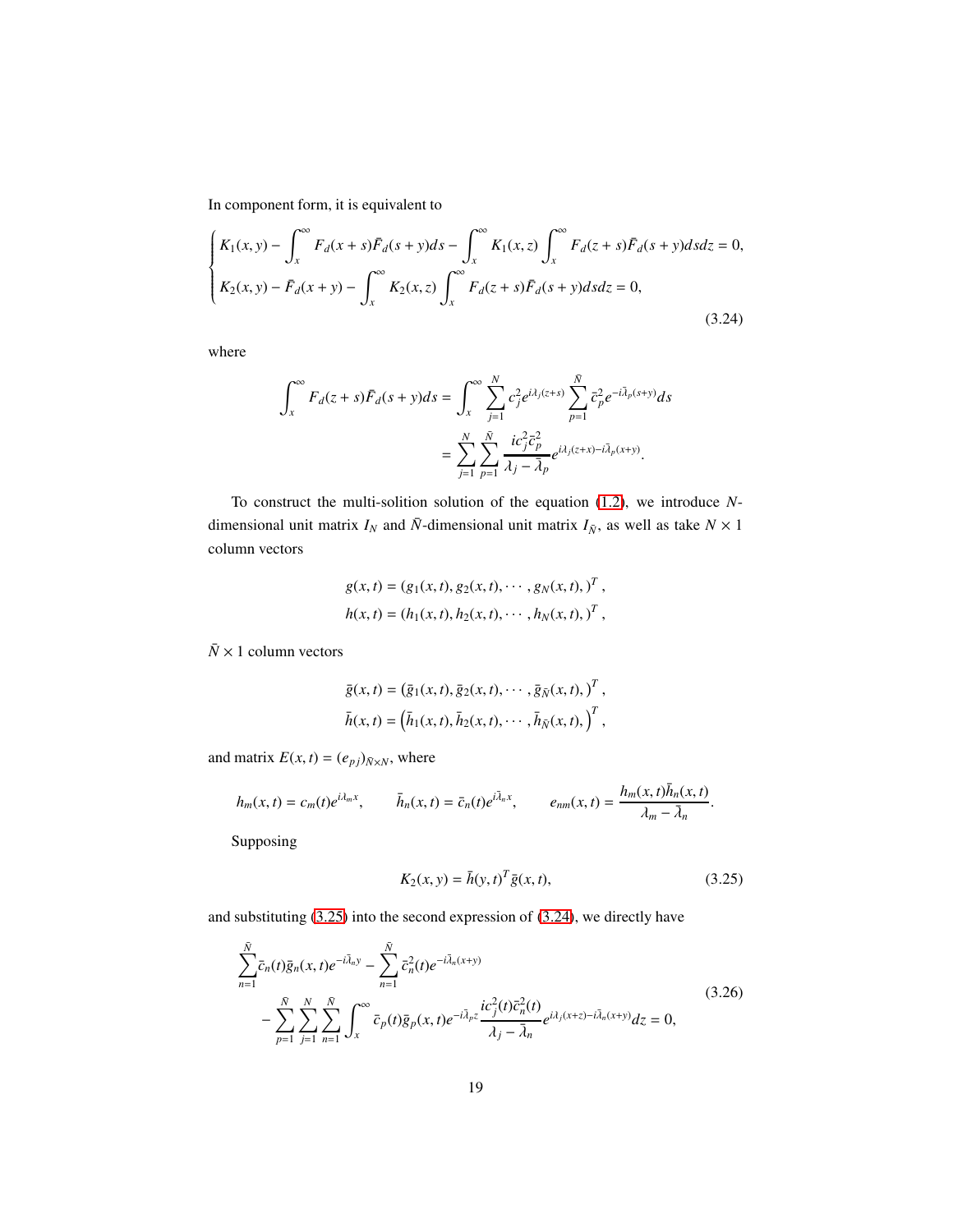here

$$
\int_x^{\infty} e^{-i\bar{\lambda}_p z + i\lambda_j z} dz = \frac{e^{-i\bar{\lambda}_p x + i\lambda_j x}}{-i(\lambda_j - \bar{\lambda}_p)}.
$$

Hence [\(3.25\)](#page-18-0) can be simplified as follows

$$
\bar{g}_n(x,t) - \bar{c}_n(t)e^{-i\bar{\lambda}_nx} + \sum_{p=1}^{\bar{N}} \sum_{j=1}^N \bar{g}_p(x,t)e_{pj}(x,t)e_{nj}(x,t) = 0, \quad n = 1, 2, \cdots, \bar{N}.
$$
 (3.27)

In a vector form, it is equivalent to

$$
\bar{g}(x,t) - \bar{h}(x,t) + E(x,t)E(x,t)^T\bar{g}(x,t) = 0,
$$
\n(3.28)

which can be written as follows

$$
\bar{g}(x,t) = (I_{\bar{N}} + E(x,t)E(x,t)^{T})^{-1} \bar{h}(x,t).
$$
\n(3.29)

As a result, we have

$$
K_2(x, y) = \bar{h}(y, t)^T \bar{g}(x, t)
$$
  
=  $\bar{h}(y, t)^T (I_{\bar{N}} + E(x, t)E(x, t)^T)^{-1} \bar{h}(x, t)$   
=  $tr [(I_{\bar{N}} + E(x, t)E(x, t)^T)^{-1} \bar{h}(x, t)h(y, t)^T].$ 

Resorting to [\(3.7\)](#page-13-1), the potential  $q(x)$  is recovered as follows

$$
q(x) = -2K_2(x, x)
$$
  
=  $-2tr\left[\left(I_{\bar{N}} + E(x, t)E(x, t)^T\right)^{-1} \bar{h}(x, t)\bar{h}(x, t)^T\right].$  (3.30)

# 4. Some solutions and their analysis

In this section, we will give some soliton solutions and breathe solutions, and analyze their figures.

## *4.1. One-soliton solution*

Take  $N = \overline{N} = 1$ , one can see that

$$
E(x,t) = e_{11}(x,t) = \frac{h_1 \bar{h}_1}{\lambda_1 - \bar{\lambda}_1},
$$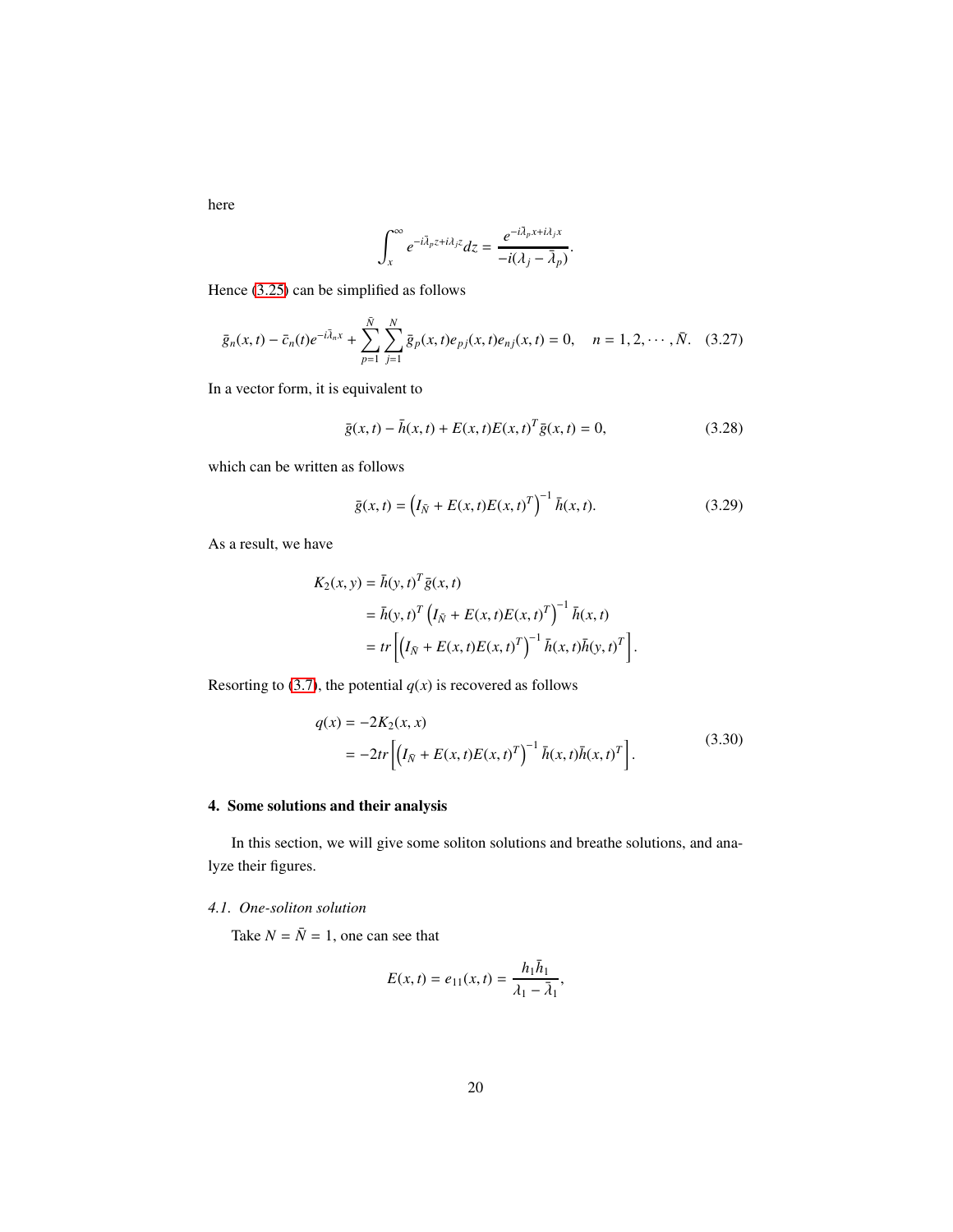then

<span id="page-20-0"></span>
$$
q_1(x,t) = -2tr\left[\left(I_{\bar{N}} + E(x,t)E(x,t)^T\right)^{-1} \bar{h}(x,t)\bar{h}(x,t)^T\right]
$$
  
= -2(1 +  $e_{11}^2$ )<sup>-1</sup> $\bar{h}_1^2$   
= 
$$
\frac{(\lambda_1 - \bar{\lambda}_1)^2 \bar{h}_1^2}{(\lambda_1 - \bar{\lambda}_1)^2 + (h_1\bar{h}_1)^2}.
$$
 (4.1)

Setting  $(\lambda_1 - \bar{\lambda}_1)^2 + [c_1(0)]^4 = 0$  and  $(\lambda_1 - \bar{\lambda}_1)^2 + [\bar{c}_1(0)]^4 = 0$  as well as denoting  $\lambda_1 = \alpha + i\beta$ , substituting the above constraint and relevant assumptions involved into  $(4.1)$ , we obtain

$$
q_1(x,t) = \frac{4\alpha e^{2(-i(\alpha)^2 - 32\delta i(\alpha)^6)t + 2\alpha x}}{-e^{2(i(\alpha)^2 + 32\delta i(\alpha)^6)t - 2\alpha x}e^{2(-i(\alpha)^2 - 32\delta i(\alpha)^6)t + 2\alpha x} + 1}.
$$
(4.2)

In what follows, we firstly discuss the case when  $N = \overline{N} = 1$ . Fig. 1 shows the one-soliton solution by choosing the appropriate parameters. It is easy to find that real part and imaginary part of  $\alpha$  have different effects on the solution respectively, while  $\delta$ has little obvious effect.



**Figure 1.** The single-soliton solutions for  $|q_1|$  with the parameters selection  $\alpha = 0.0001, \beta =$  $-0.005$ ,  $\delta = 0.05$ . (a1) three dimensional plot at time  $t = 0$  in the (*x*, *t*) plane, (a2) density plot, (a3) The wave propagation along the *x*-axis with  $t = -1$ ,  $t = 0$ ,  $t = 1$ .

## *4.2. Two-soliton solution*

When taking  $N = 2$ , we denote

$$
(\lambda_1 - \bar{\lambda}_1)^2 + [c_1(0)]^4 = 0, \quad (\lambda_1 - \bar{\lambda}_1)^2 + [\bar{c}_1(0)]^4 = 0,
$$
  

$$
(\lambda_2 - \bar{\lambda}_2)^2 + [c_2(0)]^4 = 0, \quad (\lambda_2 - \bar{\lambda}_2)^2 + [\bar{c}_2(0)]^4 = 0,
$$

and

$$
\lambda_1 = \alpha_1 + i\beta_1, \quad \lambda_2 = \alpha_2 + i\beta_2.
$$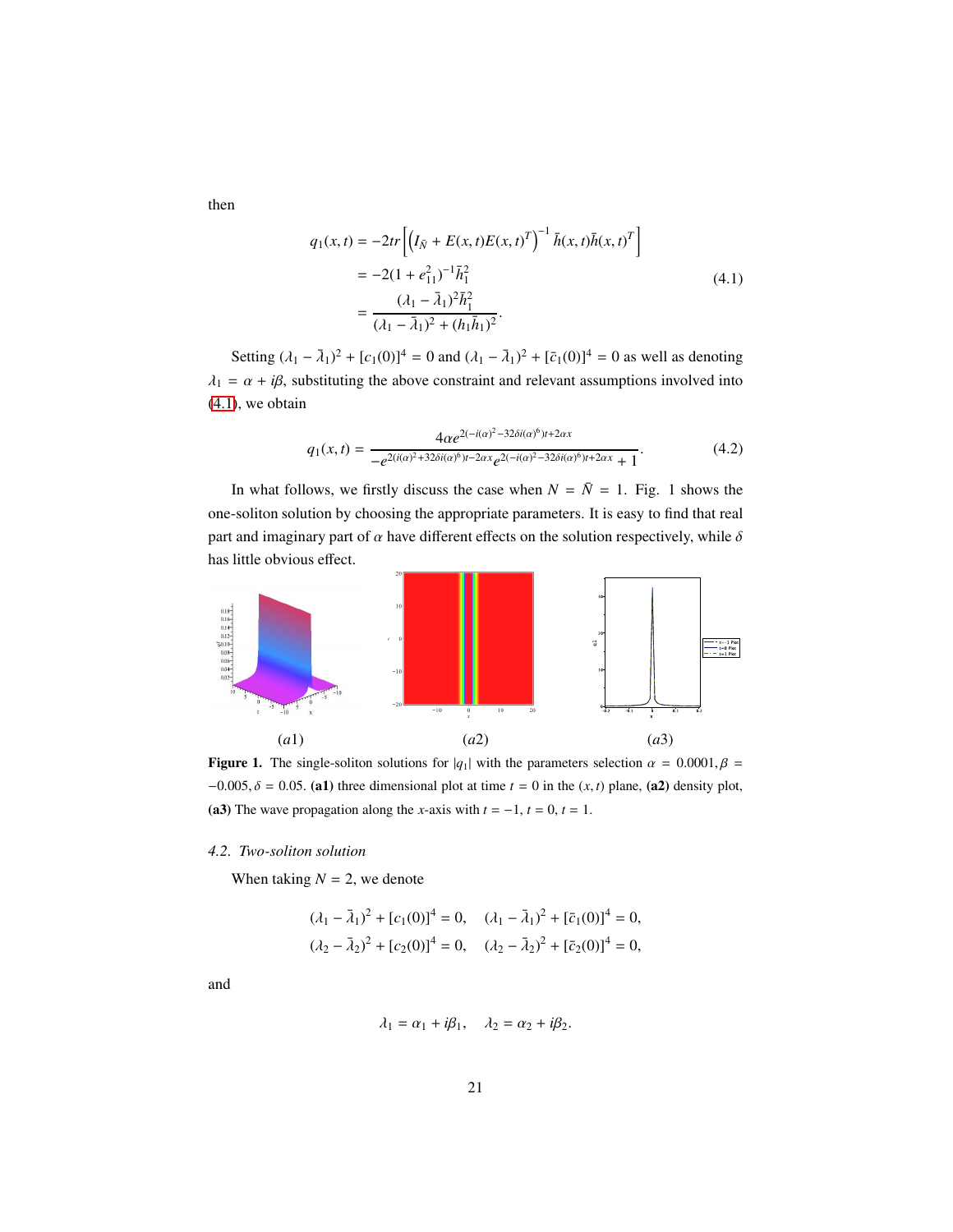To begin with, we mark

$$
W = I_2 + E(x, t)E(x, t)^T
$$
  
=  $\begin{pmatrix} 1 & 0 \\ 0 & 1 \end{pmatrix} + \begin{pmatrix} e_{11} & e_{12} \\ e_{21} & e_{22} \end{pmatrix} \begin{pmatrix} e_{11} & e_{21} \\ e_{12} & e_{22} \end{pmatrix}$   
=  $\begin{pmatrix} 1 + e_{11}^2 + e_{12}^2 & e_{11}e_{21} + e_{12}e_{22} \\ e_{11}e_{21} + e_{12}e_{22} & 1 + e_{21}^2 + e_{22}^2 \end{pmatrix}$ .

According to the expression of *W*, we have

$$
W^{-1} = \frac{\begin{pmatrix} 1 + e_{21}^2 + e_{22}^2 & -e_{11}e_{21} - e_{12}e_{22} \\ -e_{11}e_{21} - e_{12}e_{22} & 1 + e_{11}^2 + e_{12}^2 \end{pmatrix}}{1 + e_{11}^2 + e_{12}^2 + e_{21}^2 + e_{22}^2 + e_{11}^2 e_{22}^2 + e_{12}^2 e_{21}^2 - 2e_{11}e_{12}e_{21}e_{22}}.
$$

Taking use of the above result, we can directly compute

$$
q_2(x,t)
$$
  
=  $-2tr \left[ \left( I_{\tilde{N}} + E(x,t)E(x,t)^T \right)^{-1} \bar{h}(x,t) \bar{h}(x,t)^T \right]$   
=  $-2 \frac{\bar{h}_1^2 (1 + e_{21}^2 + e_{22}^2) + \bar{h}_2^2 (1 + e_{11}^2 + e_{12}^2) - 2 \bar{h}_1 \bar{h}_2 (e_{11}e_{21} + e_{12}e_{22})}{1 + e_{11}^2 + e_{12}^2 + e_{21}^2 + e_{22}^2 + e_{11}^2 e_{22}^2 + e_{12}^2 e_{21}^2},$ 

where

$$
e_{11} = \frac{c_1(t)\bar{c}_1(t)e^{i(\lambda_1 - \bar{\lambda}_1)x}}{\lambda_1 - \bar{\lambda}_1}, e_{12} = \frac{c_2(t)\bar{c}_1(t)e^{i(\lambda_2 - \bar{\lambda}_1)x}}{\lambda_2 - \bar{\lambda}_1},
$$
  
\n
$$
e_{21} = \frac{c_1(t)\bar{c}_2(t)e^{i(\lambda_1 - \bar{\lambda}_2)x}}{\lambda_1 - \bar{\lambda}_2}, e_{22} = \frac{c_2(t)\bar{c}_2(t)e^{i(\lambda_2 - \bar{\lambda}_2)x}}{\lambda_2 - \bar{\lambda}_2},
$$
  
\n
$$
\bar{h}_1 = \bar{c}_1(t)e^{-i\bar{\lambda}_1x}, \bar{h}_2 = \bar{c}_2(t)e^{-i\bar{\lambda}_2x}.
$$



Figure 2. The two-soliton solution for  $|q_2|$  with the parameters selection  $\alpha_1 = -0.01, \beta_1 =$  $-0.01, \alpha_2 = 0.01, \beta_2 = -0.01, \delta = 0.01$ . (**d1**) three dimensional plot at time  $t = 0$  in the  $(x, t)$ plane, (d2) density plot, (d3) The wave propagation along the *x*-axis with  $t = -1000$ ,  $t = 0$ ,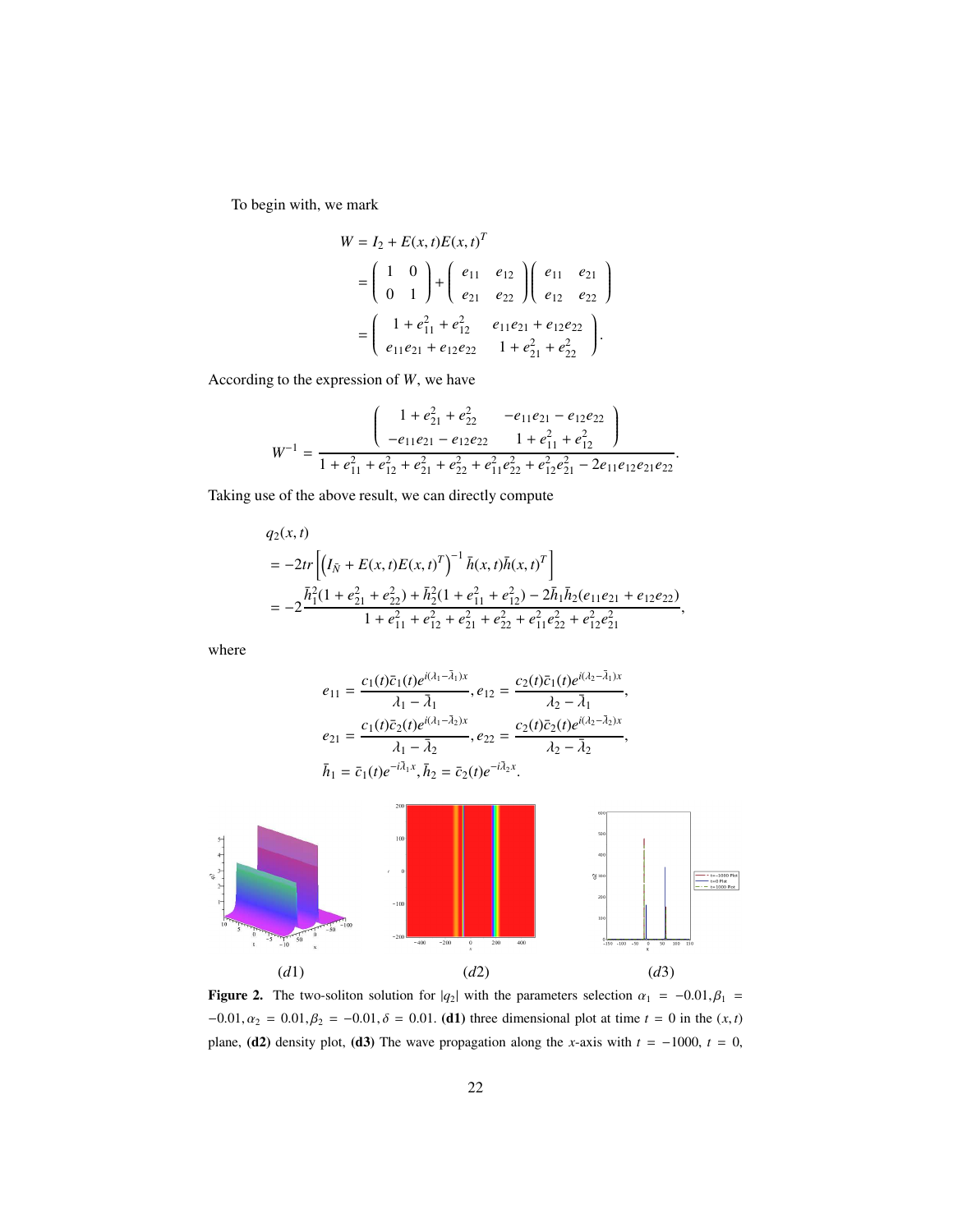$t = 1000$ .

Next, we discuss the case for  $N = \overline{N} = 2$ . For the soliton solution obtained in [\[6](#page-23-2)], it is the soliton activity discussed under the condition of plane waves, and the two solitons collide. In Fig. 2, the two solitons moved side by side on the zero background, but the shape of the soliton is different at different times, so we guessed that the soliton influenced each other.

#### 5. Conclusions and discussions

In this work, we have obtained multi-soliton solutions of the equations [\(1.2\)](#page-1-0) according to the inverse scatting transform method. To start with, the Jost functions of spectrum problem [\(2.2\)](#page-3-1) are derived and according to the result we have gotten the scatting data. Then integral kernels and their corresponding integral expressions have been given through translation transformation. It is easy to see that the relations of potential and integral kernels. Finally we have obtained multi-soliton solutions by GLM integral equations and the time evolution of scattering data. In addition, localized structures and dynamic behaviors of one-soliton and two-soliton solutions are illustrated vividly. It is hoped that our results can help enrich the nonlinear dynamics of the *N*-component nonlinear Schrödinger type equations.

#### Acknowledgements

This work was supported by the Natural Science Foundation of Jiangsu Province under Grant No. BK20181351, the National Natural Science Foundation of China under Grant No. 11975306, the Six Talent Peaks Project in Jiangsu Province under Grant No. JY-059, the Qinglan Project of Jiangsu Province of China, and the Fundamental Research Fund for the Central Universities under the Grant Nos. 2019ZDPY07 and 2019QNA35.

#### References

- <span id="page-22-0"></span>[1] V.E. Zakharov, A.B. Shabat, Exact theory of two-dimensional self-focusing and one-dimensional self-modulation of waves in nonlinear media, Sov. Phys. JETP 34 (1972) 62-69.
- <span id="page-22-1"></span>[2] A. Chowdury, D.J. Kedziora, A. Ankiewicz, and N. Akhmediev, Breather-tosoliton conversions described by the quintic equation of the nonlinear Schrödinger hierarchy, Phys. Rev. E 91(3) (2015) 032928.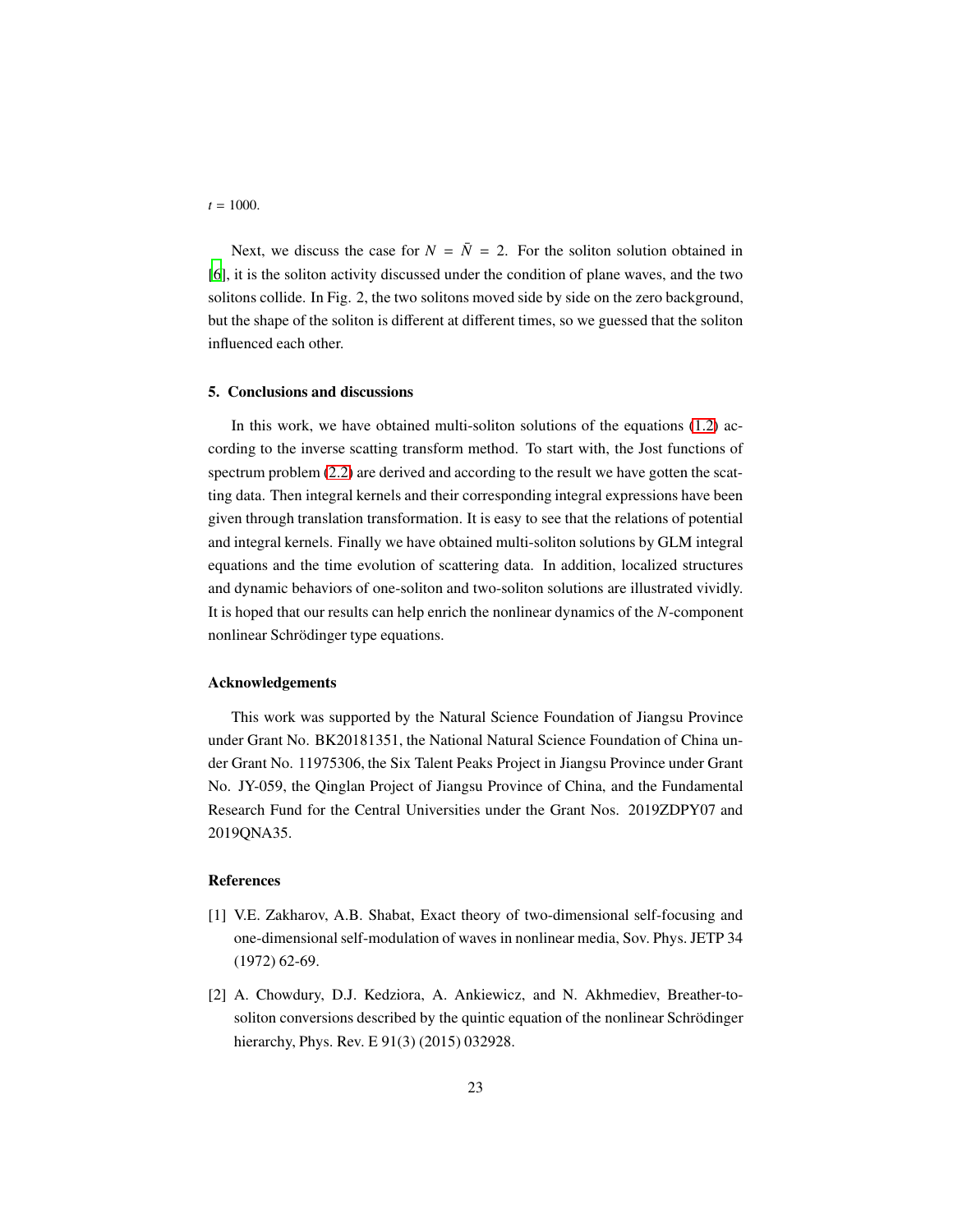- [3] A. Chowdury, A. Ankiewicz, and N. Akhmediev, Moving breathers and breatherto-soliton conversions for the Hirota equation, Proc. R. Soc. A 471(2180) (2015) 20150130.
- <span id="page-23-0"></span>[4] S. Chen, F. Baronio, J.M. Soto-Crespo, Y. Liu, and P. Grelu, Chirped Peregrine solitons in a class of cubic-quintic nonlinear Schrödinger equations, Phys. Rev. E 93(6) (2016) 062202.
- <span id="page-23-1"></span>[5] A. Ankiewicz, D.J. Kedziora, A. Chowdury, U. Bandelow, and N. Akhmediev, Infinite hierarchy of nonlinear Schrödinger equations and their solutions, Phys. Rev. E 93(1) (2016) 012206.
- <span id="page-23-2"></span>[6] W.R. Sun, Breather-to-soliton transitions and nonlinear wave interactions for the nonlinear Schrödinger equation with the sextic operators in optical fibers, Ann. Phys. 529 (2017) 1600227.
- <span id="page-23-3"></span>[7] C.S. Gardner, J.M. Greene, M.D. Kruskal, R.M. Miura, Method for the solving for the Korteweg-de Veries equation, Phys. Rev. Lett. 19(19) (1967) 1095-1097.
- <span id="page-23-4"></span>[8] P.D. Lax, Integrals of nonlinear equations of evolution and solitary waves, Comm. Pure. Appl. Math. 21 (1968) 467-490.
- <span id="page-23-5"></span>[9] M.J. Ablowitz, D.J. Kaup, A.C. Newell, H. Segur, Nonlinear-evolution equations of physical Significance, Phys. Rev. Lett. 31 (1973) 125-127.
- [10] J.L. Ji, Z.N. Zhu, Soliton solutions of an integrable nonlocal modified Kortewegde Vries equation through inverse scattering transform, J. Math. Anal. Appl. 453 (2017) 973-984.
- [11] V. Caudrelier, Interplay between the Inverse Scattering Method and Fokas's unified transform with an application, Stud. Appl. Math. 140(1) (2018) 3-26.
- [12] S.F. Tian, Initial-boundary value problems for the general coupled nonlinear Schrödinger equation on the interval via the Fokas method, J. Differential Equations 262 (2017) 506-558.
- [13] S.F. Tian, Initial-boundary value problems of the coupled modified Korteweg-de Vries equation on the half-line via the Fokas method, J. Phys. A: Math. Theor. 50(39) (2017) 395204.
- [14] B. Prinari, M.J. Ablowitz, and G. Biondini, Inverse scattering transform for the vector nonlinear Schrödinger equation with nonvanishing boundary conditions, J. Math. Phys. 47 (2006) 063508.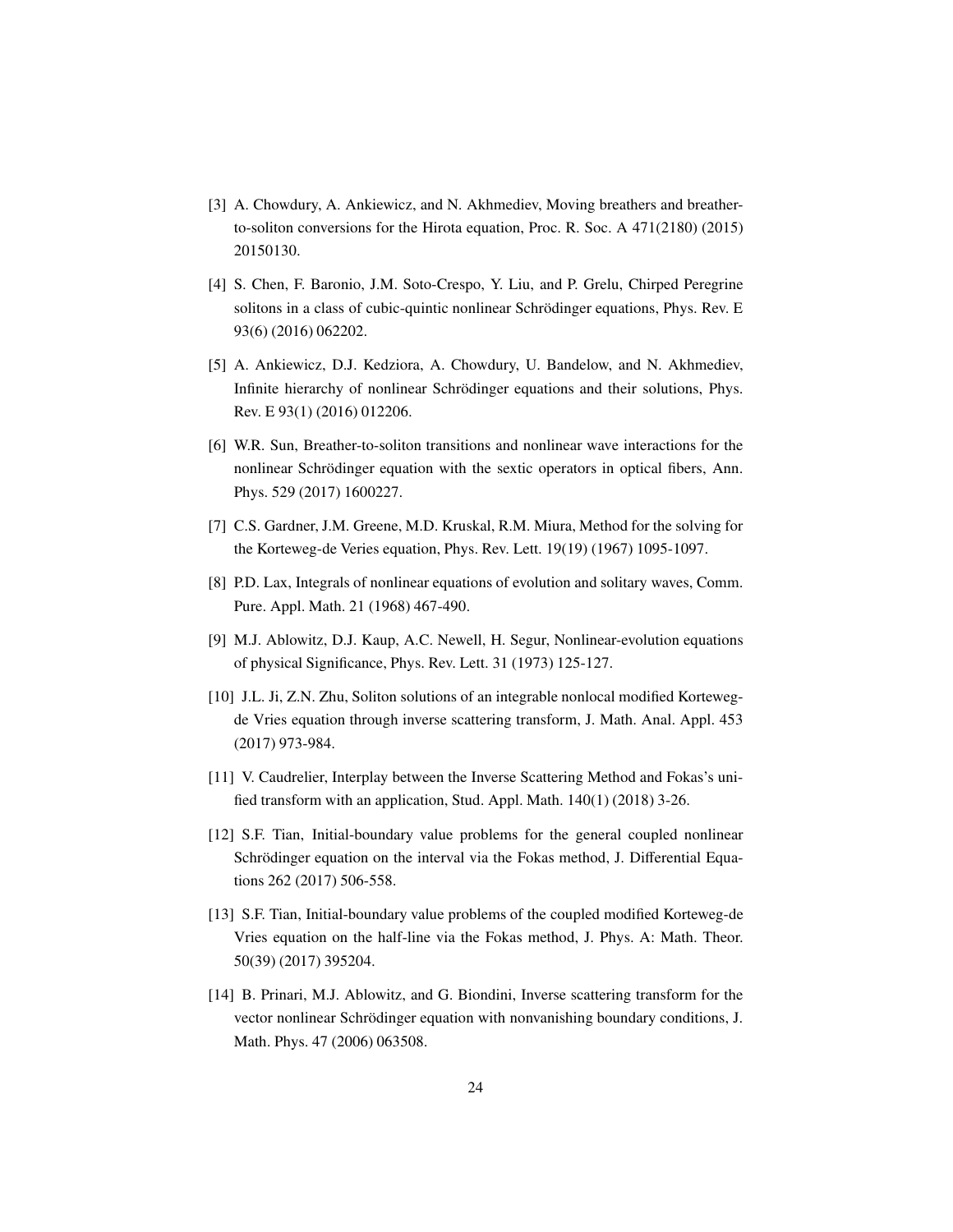- [15] M.J. Ablowitz, G. Biondini, and B. Prinari, Inverse scattering transform for the integrable discrete nonlinear Schrödinger equation with nonvanishing boundary conditions, Inverse Prob. 23 (2007) 1711-1758.
- [16] B. Prinari, G. Biondini, and A.D. Trubatch, Inverse scattering transform for the multi-component nonlinear Schrödinger equation with nonzero boundary conditions, Stud. Appl. Math. 126 (2011) 245-302.
- [17] F. Demontis, B. Prinari, C. van der Mee, and F. Vitale, The inverse scattering transform for the defocusing nonlinear Schrödinger equations with nonzero boundary conditions, Stud. Appl. Math. 131 (2013) 1-40.
- [18] B. Prinari and F. Vitale, Inverse scattering transform for the focusing nonlinear Schrödinger equation with one-sided nonzero boundary condition, Cont. Math. 651 (2015) 157-194.
- [19] G. Zhang, Z. Yan, Inverse scattering transforms and *N*-double-pole solutions for the derivative NLS equation with zero/non-zero boundary conditions, arXiv:1812.02387.
- [20] W. Q. Peng, S. F. Tian, X. B. Wang, T. T. Zhang, Riemann-Hilbert method and multi-soliton solutions for three-component coupled nonlinear Schrödinger equations, J. Geom. Phys. 146 (2019) 103508.
- [21] G. Biondini, G. Kovačič, Inverse scattering transform for the focusing nonlinear Schrödinger equation with nonzero boundary conditions, J. Math. Phys. 55(3) (2014) 031506.
- [22] M.J. Ablowitz, D.B. Yaacov, A.S. Fokas, On the Inverse Scattering Transform for the Kadomtsev-Petviashvili Equation, Stud. Appl. Math. 69(2) (1983) 135-143.
- [23] M. Wadati, The exact solution of the modified Korteweg-de Vries equation, J. Phys. Soc. Jpn. 32 (1972) 1681.
- [24] J.J. Yang, S.F. Tian, W.Q. Peng and T.T. Zhang, The *N*-coupled higher-order nonlinear Schrödinger equation: Riemann-Hilbert problem and multi-soliton solutions, Math. Meth. Appl. Sci., 43(5) (2020) 2458-2472.
- [25] S.V. Manakov, The inverse scattering transform for the time-dependent Schrodinger equation and Kadomtsev-Petviashvili equation, Phys. D 3 (1981) 420- 427.